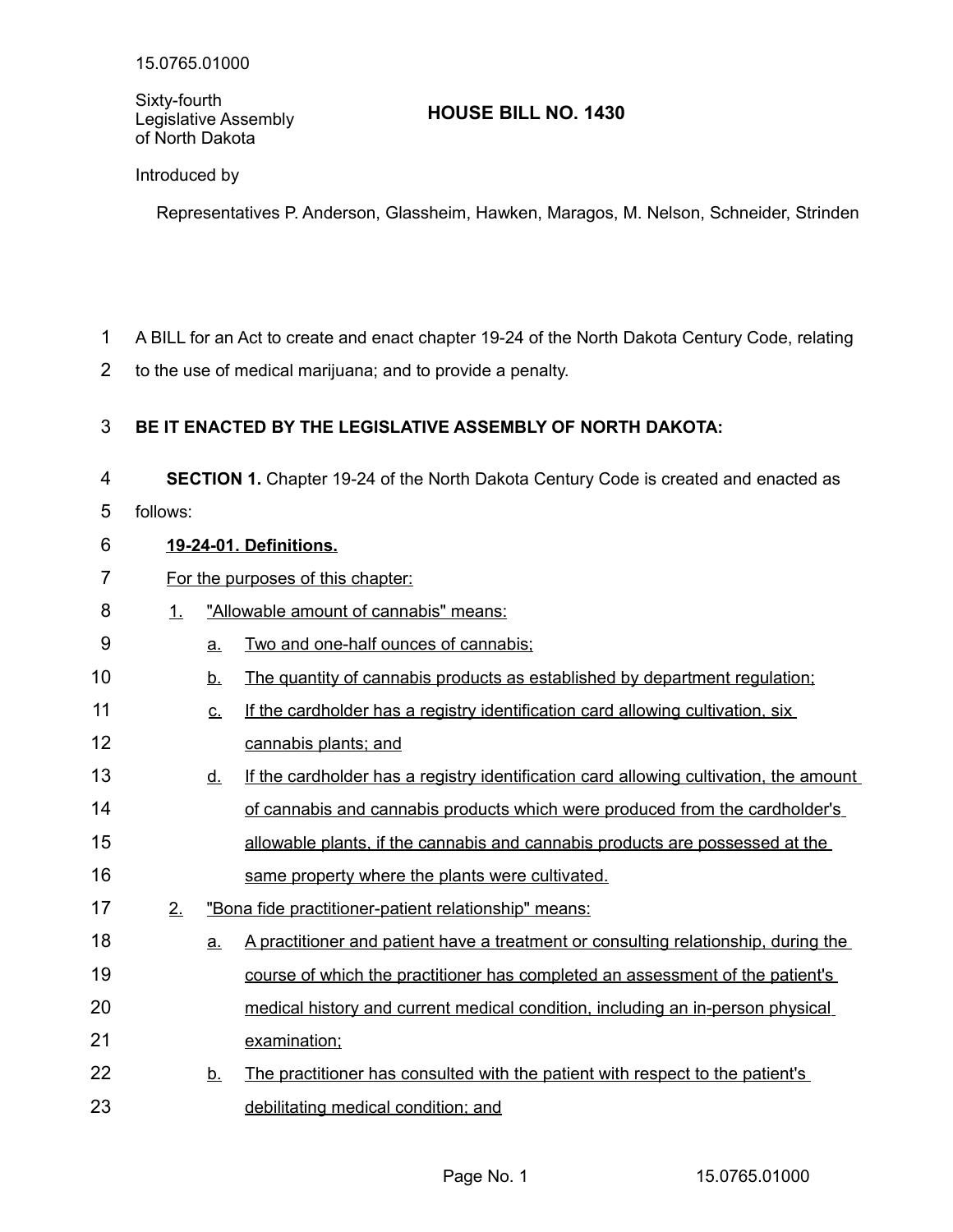| 1              |                             | The practitioner is available to or offers to provide followup care and treatment to<br><u>C.</u> |
|----------------|-----------------------------|---------------------------------------------------------------------------------------------------|
| $\overline{2}$ |                             | the patient, including patient examinations.                                                      |
| 3              | 3 <sub>1</sub>              | "Cannabis product manufacturing facility" means an entity registered with the                     |
| 4              |                             | department under this chapter which acquires, possesses, manufactures, delivers,                  |
| 5              |                             | transfers, transports, supplies, or sells cannabis products to medical cannabis                   |
| 6              |                             | dispensaries.                                                                                     |
| $\overline{7}$ | 4.                          | "Cannabis products" means concentrated cannabis, cannabis extracts, and products                  |
| 8              |                             | that are infused with cannabis or an extract thereof, and are intended for use or                 |
| 9              |                             | consumption by humans. The term includes edible cannabis products, beverages,                     |
| 10             |                             | topical products, ointments, oils, and tinctures.                                                 |
| 11             | 5 <sub>1</sub>              | "Cannabis testing facility" or "testing facility" means an independent entity registered          |
| 12             |                             | with the department to analyze the safety and potency of cannabis.                                |
| 13             | 6.                          | "Cardholder" means a qualifying patient or a designated caregiver who has been                    |
| 14             |                             | issued and possesses a valid registry identification card.                                        |
| 15             | $\mathcal{I}_{\mathcal{L}}$ | "Cultivation facility" means an entity registered with the department under this chapter          |
| 16             |                             | which acquires, possesses, cultivates, delivers, transfers, transports, supplies, or sells        |
| 17             |                             | cannabis and related supplies to medical cannabis establishments.                                 |
| 18             | 8.                          | "Debilitating medical condition" means:                                                           |
| 19             |                             | Cancer, glaucoma, positive status for human immunodeficiency virus, acquired<br><u>a.</u>         |
| 20             |                             | immune deficiency syndrome, hepatitis C, amyotrophic lateral sclerosis, Crohn's                   |
| 21             |                             | disease, ulcerative colitis, agitation of Alzheimer's disease, post-traumatic stress              |
| 22             |                             | disorder, or the treatment of these conditions;                                                   |
| 23             |                             | A chronic or debilitating disease or medical condition or its treatment that<br><u>b.</u>         |
| 24             |                             | produces one or more of the following: cachexia or wasting syndrome; severe,                      |
| 25             |                             | debilitating pain; severe nausea; seizures; or severe and persistent muscle                       |
| 26             |                             | spasms, including those characteristic of multiple sclerosis; or                                  |
| 27             |                             | Any other medical condition or its treatment added by the department, as<br><u>C.</u>             |
| 28             |                             | provided for in this chapter.                                                                     |
| 29             | <u>9.</u>                   | "Department" means the state department of health.                                                |
| 30             | <u>10.</u>                  | "Designated caregiver" means an individual who:                                                   |
| 31             |                             | Is at least twenty-one years of age:<br>a.                                                        |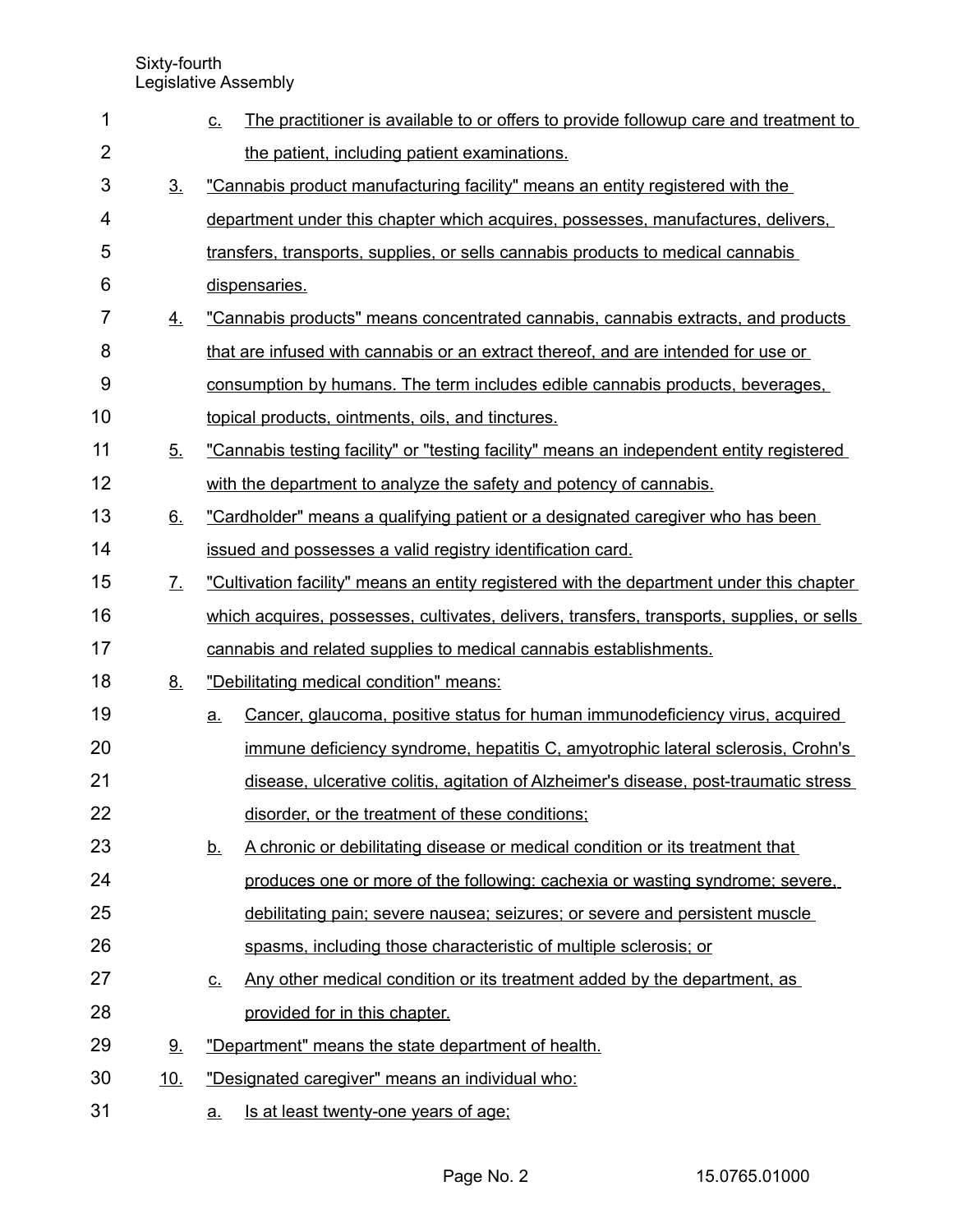Sixty-fourth

Legislative Assembly

| 1              |            | <u>b.</u>       |     | Has agreed to assist with a qualifying patient's medical use of cannabis;              |
|----------------|------------|-----------------|-----|----------------------------------------------------------------------------------------|
| $\overline{2}$ |            | <u>c.</u>       |     | Has not been convicted of a disqualifying felony offense; and                          |
| 3              |            | <u>d.</u>       |     | Assists no more than five qualifying patients with those patients' medical use of      |
| 4              |            |                 |     | cannabis, unless the designated caregiver's qualifying patients each reside in or      |
| 5              |            |                 |     | are admitted to a health care facility or residential care facility where the          |
| 6              |            |                 |     | designated caregiver is employed.                                                      |
| 7              | <u>11.</u> |                 |     | "Disqualifying felony offense" means:                                                  |
| 8              |            | $\underline{a}$ |     | A dangerous special offense as provided in section 12.1-32-09 which was                |
| 9              |            |                 |     | classified as a felony; or                                                             |
| 10             |            | <u>b.</u>       |     | A violation of a state or federal controlled substances law that was classified as a   |
| 11             |            |                 |     | felony in the jurisdiction where the individual was convicted, not including:          |
| 12             |            |                 | (1) | An offense for which the sentence, including any term of probation,                    |
| 13             |            |                 |     | incarceration, or supervised release, was completed ten or more years                  |
| 14             |            |                 |     | earlier; or                                                                            |
| 15             |            |                 | (2) | An offense that consisted of conduct for which this chapter would likely have          |
| 16             |            |                 |     | prevented a conviction, but the conduct either occurred before the                     |
| 17             |            |                 |     | enactment of this chapter or was prosecuted by an authority other than the             |
| 18             |            |                 |     | state.                                                                                 |
| 19             | 12.        |                 |     | "Edible cannabis products" means products that:                                        |
| 20             |            | a.              |     | Contain or are infused with cannabis or an extract of cannabis;                        |
| 21             |            | <u>b.</u>       |     | Are intended for human consumption by oral ingestion; and                              |
| 22             |            | <u>c.</u>       |     | Are presented in the form of foodstuffs, beverages, extracts, oils, tinctures, and     |
| 23             |            |                 |     | other similar products.                                                                |
| 24             | <u>13.</u> |                 |     | "Enclosed, locked facility" means a closet, room, greenhouse, building, or other       |
| 25             |            |                 |     | enclosed area that is equipped with locks or other security devices that permit access |
| 26             |            |                 |     | only by the cardholder or cardholders allowed to cultivate the plants. Two or more     |
| 27             |            |                 |     | cardholders who reside in the same dwelling may share one enclosed, locked facility    |
| 28             |            |                 |     | for cultivation.                                                                       |
| 29             | <u>14.</u> |                 |     | "Medical cannabis" or "cannabis" has the meaning given to the term "marijuana" in      |
| 30             |            |                 |     | section 19-03.1-01.                                                                    |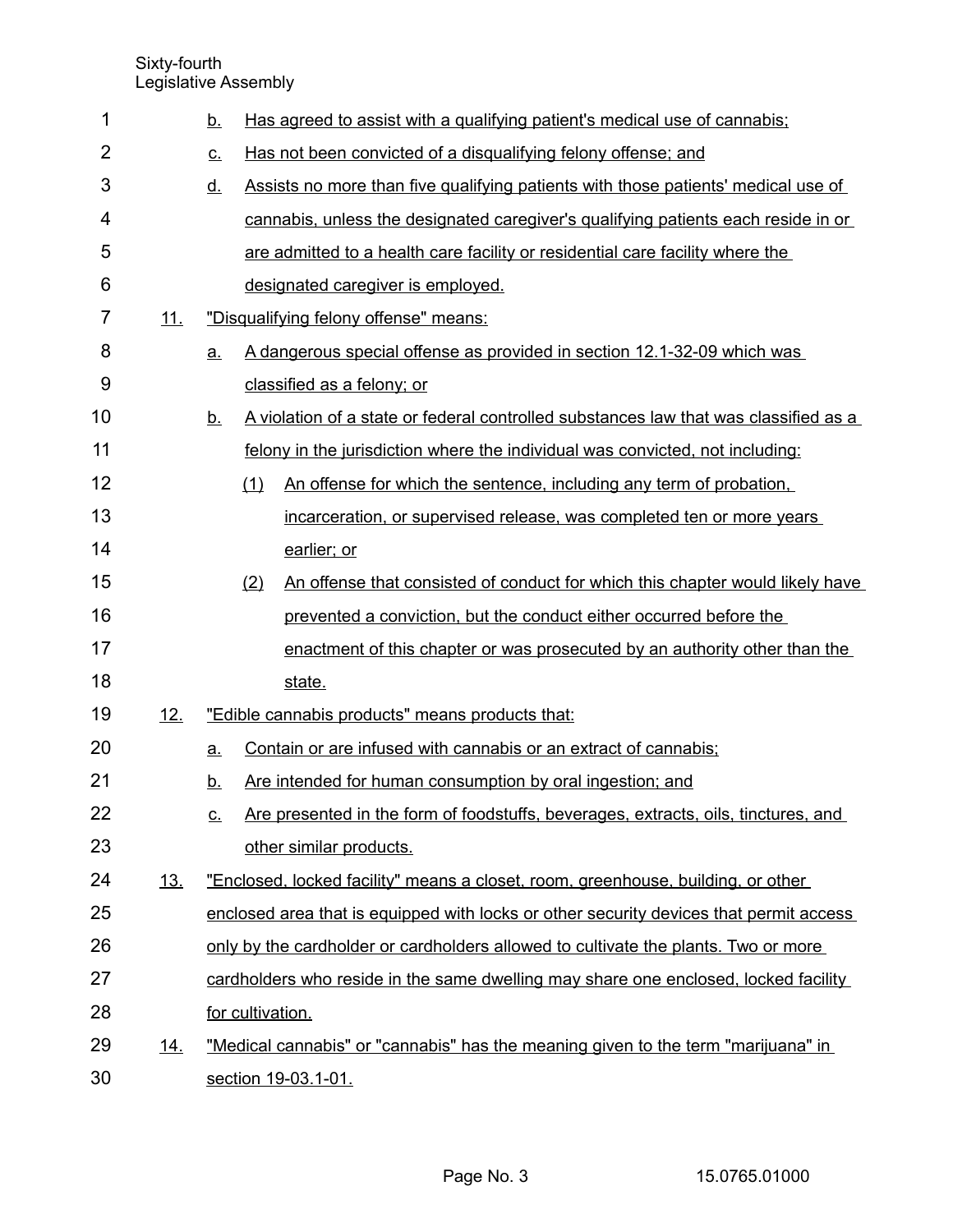| 1              | 15.        |           | "Medical cannabis dispensary" or "dispensary" means an entity registered with the        |
|----------------|------------|-----------|------------------------------------------------------------------------------------------|
| $\overline{2}$ |            |           | department under this chapter which acquires, possesses, stores, delivers, transfers,    |
| 3              |            |           | transports, sells, supplies, or dispenses cannabis, cannabis products, paraphernalia,    |
| 4              |            |           | or related supplies and educational materials to cardholders.                            |
| 5              | 16.        |           | "Medical cannabis establishment" means a cultivation facility, a cannabis testing        |
| 6              |            |           | facility, a cannabis product manufacturing facility, or a dispensary.                    |
| 7              | 17.        |           | "Medical cannabis establishment agent" means an owner, officer, board member,            |
| 8              |            |           | employee, or volunteer at a medical cannabis establishment.                              |
| 9              | <u>18.</u> |           | "Medical use" includes the acquisition, administration, cultivation, manufacture,        |
| 10             |            |           | delivery, harvest, possession, preparation, transfer, transportation, or use of cannabis |
| 11             |            |           | or paraphernalia relating to the administration of cannabis to treat or alleviate a      |
| 12             |            |           | registered qualifying patient's debilitating medical condition or symptoms associated    |
| 13             |            |           | with the patient's debilitating medical condition. The term does not include:            |
| 14             |            | <u>a.</u> | The cultivation of cannabis by a nonresident cardholder;                                 |
| 15             |            | <u>b.</u> | The cultivation of cannabis by a cardholder who is not designated as being               |
| 16             |            |           | allowed to cultivate on the cardholder's registry identification card; or                |
| 17             |            | $C_{-}$   | The extraction of resin from cannabis by solvent extraction unless the extraction        |
| 18             |            |           | is done by a cannabis product manufacturing facility.                                    |
| 19             | <u>19.</u> |           | "Nonresident cardholder" means a individual who:                                         |
| 20             |            | <u>a.</u> | Has been diagnosed with a debilitating medical condition, or is the parent,              |
| 21             |            |           | guardian, conservator, or other individual with authority to consent to the medical      |
| 22             |            |           | treatment of an individual who has been diagnosed with a debilitating medical            |
| 23             |            |           | condition;                                                                               |
| 24             |            | <u>b.</u> | Is not a resident of the state or who has been a resident of the state for fewer         |
| 25             |            |           | than forty-five days;                                                                    |
| 26             |            | <u>c.</u> | Was issued a currently valid registry identification card or its equivalent by           |
| 27             |            |           | another state, district, territory, commonwealth, insular possession of the United       |
| 28             |            |           | States, or country recognized by the United States which allows the individual to        |
| 29             |            |           | use cannabis for medical purposes in the jurisdiction of issuance; and                   |
| 30             |            | <u>d.</u> | Has submitted any documentation required by the department, and has received             |
| 31             |            |           | confirmation of registration.                                                            |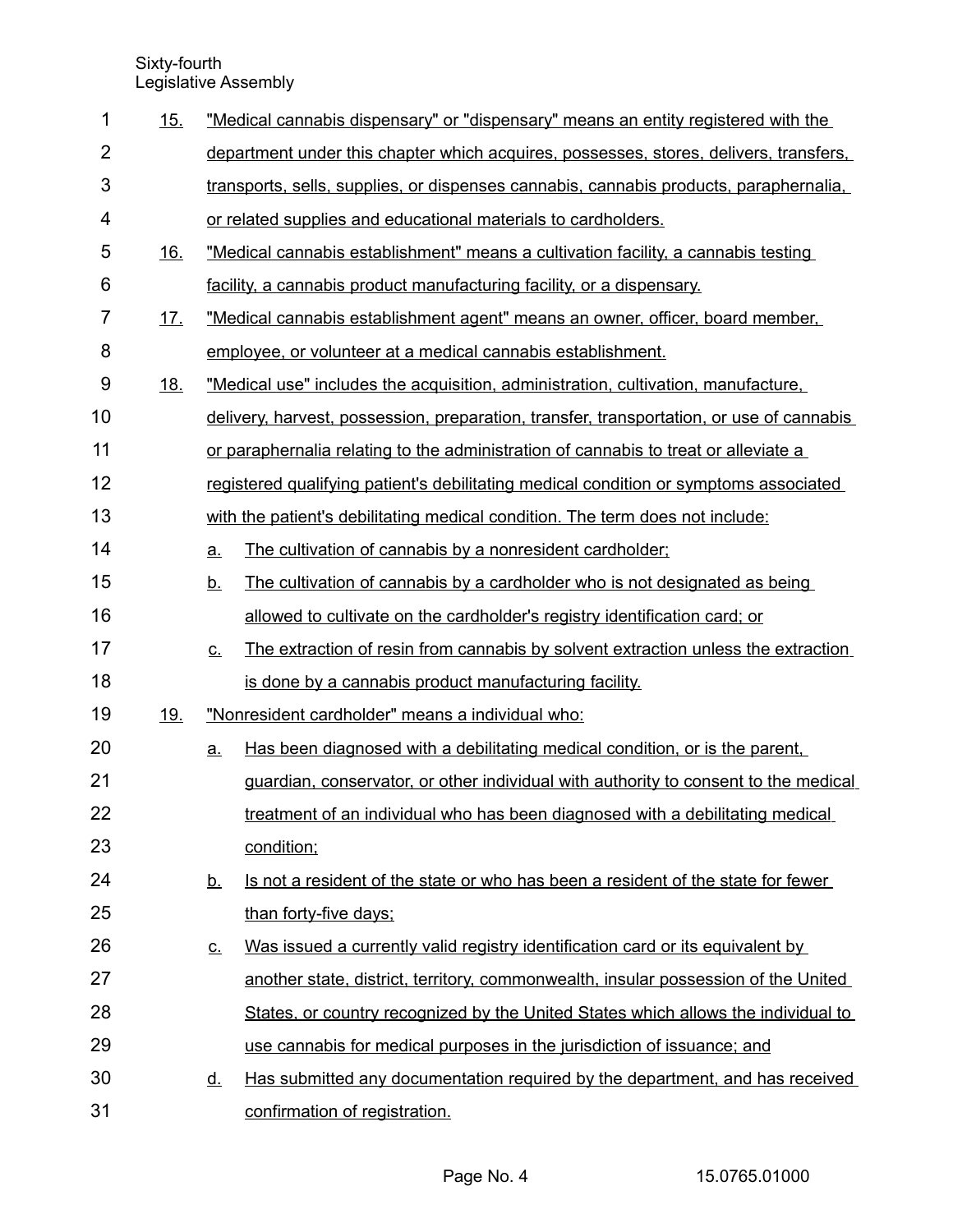| 1              | 20  |           | "Practitioner" means an individual who is licensed with authority to prescribe drugs. In     |
|----------------|-----|-----------|----------------------------------------------------------------------------------------------|
| $\overline{2}$ |     |           | relation to a nonresident cardholder, "practitioner" means an individual who is licensed     |
| 3              |     |           | with authority to prescribe drugs to humans in the state of the patient's residence.         |
| 4              | 21. |           | "Qualifying patient" means an individual who has been diagnosed by a practitioner as         |
| 5              |     |           | having a debilitating medical condition.                                                     |
| 6              | 22. |           | "Registry identification card" means a document issued by the department which               |
| $\overline{7}$ |     |           | identifies an individual as a registered qualifying patient or registered designated         |
| 8              |     |           | caregiver, or documentation that is deemed a registry identification card under this         |
| 9              |     | chapter.  |                                                                                              |
| 10             | 23. |           | "Written certification" means a document dated and signed by a practitioner stating          |
| 11             |     |           | that in the practitioner's professional opinion the patient is likely to receive therapeutic |
| 12             |     |           | or palliative benefit from the medical use of cannabis to treat or alleviate the patient's   |
| 13             |     |           | debilitating medical condition or symptoms associated with the debilitating medical          |
| 14             |     |           | condition. A written certification must affirm that it is made in the course of a bona fide  |
| 15             |     |           | practitioner-patient relationship and must specify the qualifying patient's debilitating     |
| 16             |     |           | medical condition.                                                                           |
| 17             |     |           | 19-24-02. Protections for the medical use of cannabis.                                       |
| 18             | 1.  |           | A cardholder who possesses a valid registry identification card is not subject to arrest.    |
| 19             |     |           | prosecution, or penalty in any manner under chapter 19-03.1 or 19-03.4, or denial of         |
| 20             |     |           | any right or privilege, including any civil penalty or disciplinary action by a court or     |
| 21             |     |           | occupational or professional licensing board or bureau for:                                  |
| 22             |     | <u>a.</u> | The medical use of cannabis under this chapter, if the cardholder does not                   |
| 23             |     |           | possess more than the allowable amount of cannabis, and if any cannabis plants               |
| 24             |     |           | are either cultivated in an enclosed, locked facility or are being transported;              |
| 25             |     | <u>b.</u> | Reimbursement by a registered qualifying patient to the patient's registered                 |
| 26             |     |           | designated caregiver for direct costs incurred by the registered designated                  |
| 27             |     |           | caregiver for assisting with the registered qualifying patient's medical use of              |
| 28             |     |           | cannabis;                                                                                    |
| 29             |     | <u>c.</u> | Transferring cannabis to a testing facility for testing;                                     |
| 30             |     | <u>d.</u> | Compensating a dispensary or a testing facility for goods or services provided;              |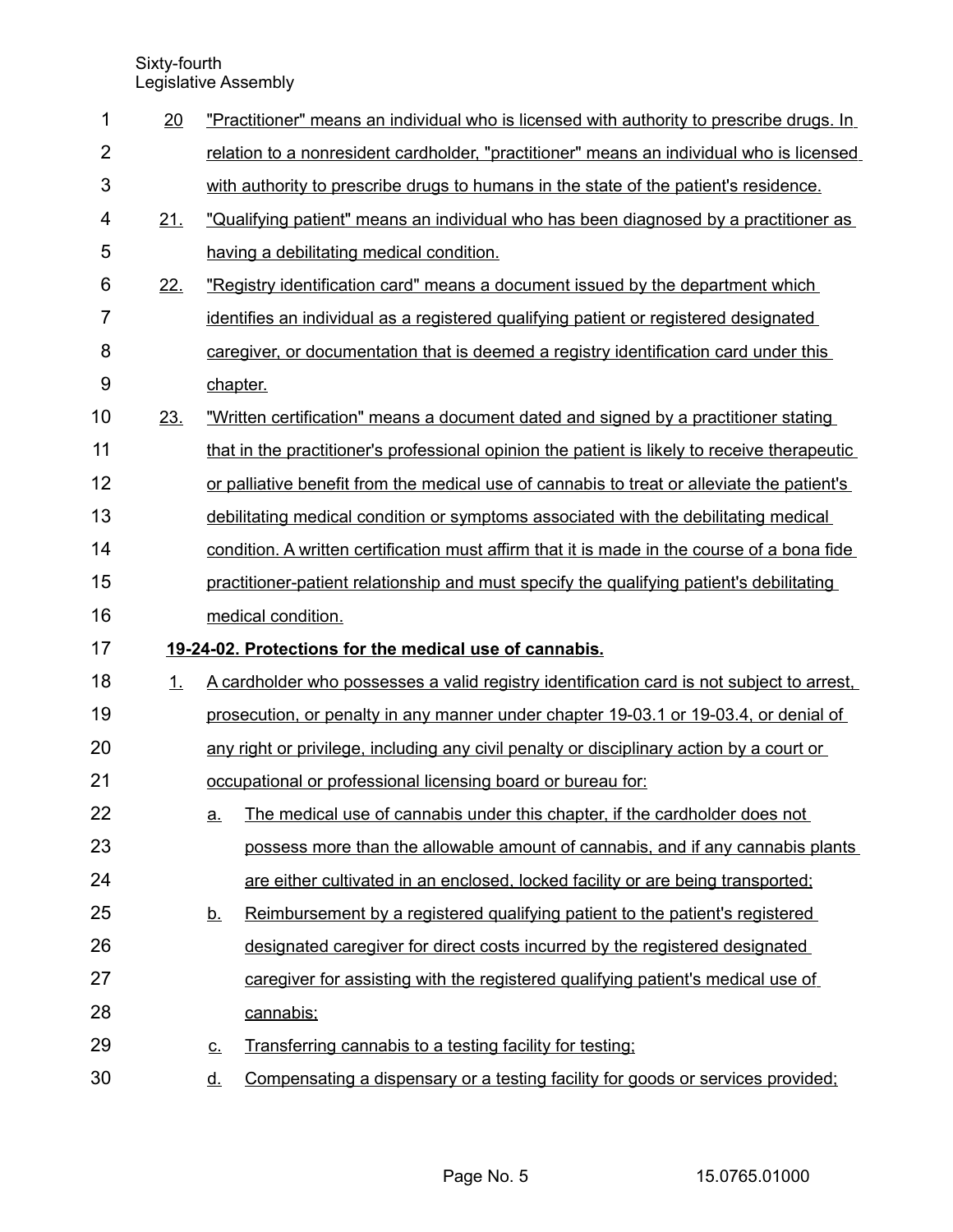| 1              |                | Selling, transferring, or delivering cannabis seeds produced by the cardholder to<br><u>e.</u> |
|----------------|----------------|------------------------------------------------------------------------------------------------|
| $\overline{2}$ |                | a cultivation facility or dispensary; or                                                       |
| 3              |                | f.<br>Offering or providing cannabis to a cardholder for a registered qualifying patient's     |
| 4              |                | medical use, to a nonresident cardholder, or to a dispensary if nothing of value is            |
| 5              |                | transferred in return and the individual giving the cannabis does not knowingly                |
| 6              |                | cause the recipient to possess more than the allowable amount of cannabis.                     |
| $\overline{7}$ | 2.             | A nonresident cardholder may not be subject to arrest, prosecution, or penalty under           |
| 8              |                | chapter 19-03.1 or 19-03.4, or denied any right or privilege, including civil penalty or       |
| 9              |                | disciplinary action by a business or occupational or professional licensing board or           |
| 10             |                | entity, for transporting, purchasing, possessing, or using medical cannabis under this         |
| 11             |                | chapter if the nonresident cardholder does not possess more than two and one-half              |
| 12             |                | ounces of cannabis and the quantity of cannabis products established by department             |
| 13             |                | regulation.                                                                                    |
| 14             | 3 <sub>1</sub> | There is a presumption that a qualifying patient or designated caregiver is engaged in         |
| 15             |                | the medical use of cannabis pursuant to this chapter if the cardholder is in possession        |
| 16             |                | of a registry identification card and an amount of cannabis which does not exceed the          |
| 17             |                | allowable amount of cannabis. The presumption may be rebutted by evidence that                 |
| 18             |                | conduct related to cannabis was not for the purpose of treating or alleviating a               |
| 19             |                | qualifying patient's debilitating medical condition or symptoms associated with the            |
| 20             |                | qualifying patient's debilitating medical condition pursuant to this chapter.                  |
| 21             | 4.             | A practitioner may not be subject to arrest, prosecution, or penalty in any manner, or         |
| 22             |                | denied any right or privilege, including civil penalty or disciplinary action by the state     |
| 23             |                | board of medical examiners or by any other occupational or professional licensing              |
| 24             |                | board or bureau, solely for providing written certifications or for otherwise stating that,    |
| 25             |                | in the practitioner's professional opinion, a patient is likely to receive therapeutic or      |
| 26             |                | palliative benefit from the medical use of cannabis to treat or alleviate the patient's        |
| 27             |                | serious or debilitating medical condition or symptoms associated with the serious or           |
| 28             |                | debilitating medical condition, provided nothing in this chapter prevents a practitioner       |
| 29             |                | from being sanctioned for:                                                                     |
| 30             |                | Issuing a written certification to a patient with whom the practitioner does not<br>a.         |
| 31             |                | have a bona fide practitioner-patient relationship; or                                         |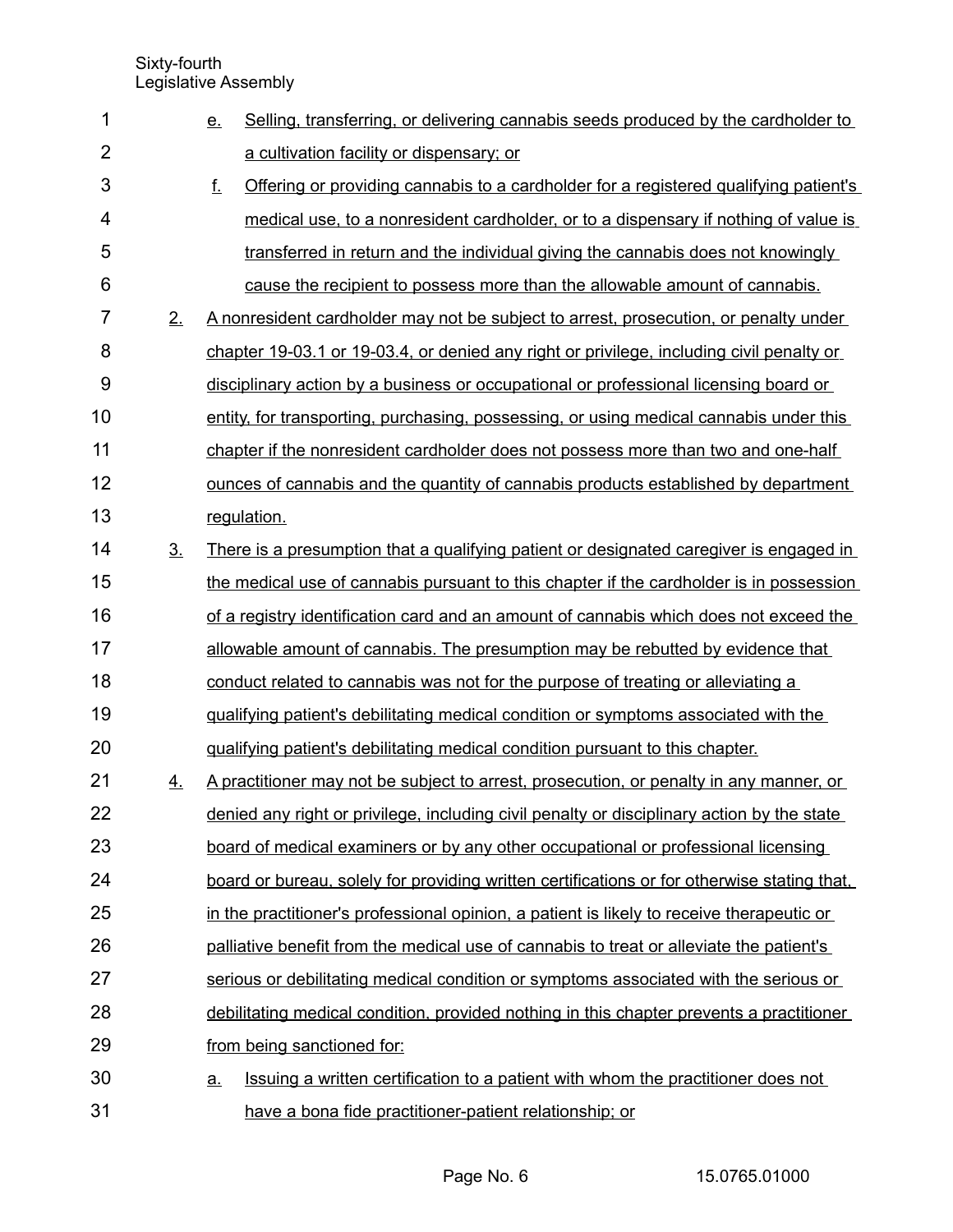| 1              |              | <u>b.</u> | Failing to properly evaluate a patient's medical condition.                               |
|----------------|--------------|-----------|-------------------------------------------------------------------------------------------|
| $\overline{2}$ | 5.           |           | An attorney may not be subject to disciplinary action by the state bar association or     |
| 3              |              |           | other professional licensing association for providing legal assistance to prospective or |
| 4              |              |           | registered medical cannabis establishments or others related to activity that is no       |
| 5              |              |           | longer subject to criminal penalties under state law pursuant to this chapter.            |
| 6              | 6.           |           | An individual may not be subject to arrest, prosecution, or penalty in any manner         |
| $\overline{7}$ |              |           | under chapter 19-03.1 or 19-03.4, or denied any right or privilege, including any civil   |
| 8              |              |           | penalty or disciplinary action by a court or occupational or professional licensing board |
| 9              |              |           | or bureau, for:                                                                           |
| 10             |              | <u>a.</u> | Providing or selling cannabis paraphernalia to a cardholder, nonresident                  |
| 11             |              |           | cardholder, or to a medical cannabis establishment;                                       |
| 12             |              | <u>b.</u> | Being in the presence or vicinity of the medical use of cannabis which are exempt         |
| 13             |              |           | from criminal penalties under this chapter;                                               |
| 14             |              | <u>c.</u> | Allowing the individual's property to be used for activities that are exempt from         |
| 15             |              |           | criminal penalties under this chapter; or                                                 |
|                |              |           |                                                                                           |
| 16             |              | <u>d.</u> | Assisting a registered qualifying patient with the act of using or administering          |
| 17             |              |           | cannabis.                                                                                 |
| 18             | $\mathbf{Z}$ |           | A dispensary or a dispensary agent is not subject to prosecution, search, or              |
| 19             |              |           | inspection, except by the department under this chapter, seizure, or penalty in any       |
| 20             |              |           | manner, and may not be denied any right or privilege, including civil penalty or          |
| 21             |              |           | disciplinary action by a court or business licensing board or entity, for acting pursuant |
| 22             |              |           | to this chapter and rules authorized by this chapter to:                                  |
| 23             |              | <u>a</u>  | Possess, transport, and store cannabis and cannabis products;                             |
| 24             |              | <u>b.</u> | Deliver, transfer, and transport cannabis to testing facilities and compensate            |
| 25             |              |           | testing facilities for services provided;                                                 |
| 26             |              | <u>c.</u> | Accept cannabis offered by a cardholder or nonresident cardholder if nothing of           |
| 27             |              |           | value is exchanged in return;                                                             |
| 28             |              | <u>d.</u> | Purchase or otherwise acquire cannabis from cultivation facilities or dispensaries.       |
| 29             |              |           | and cannabis products from cannabis product manufacturing facilities or                   |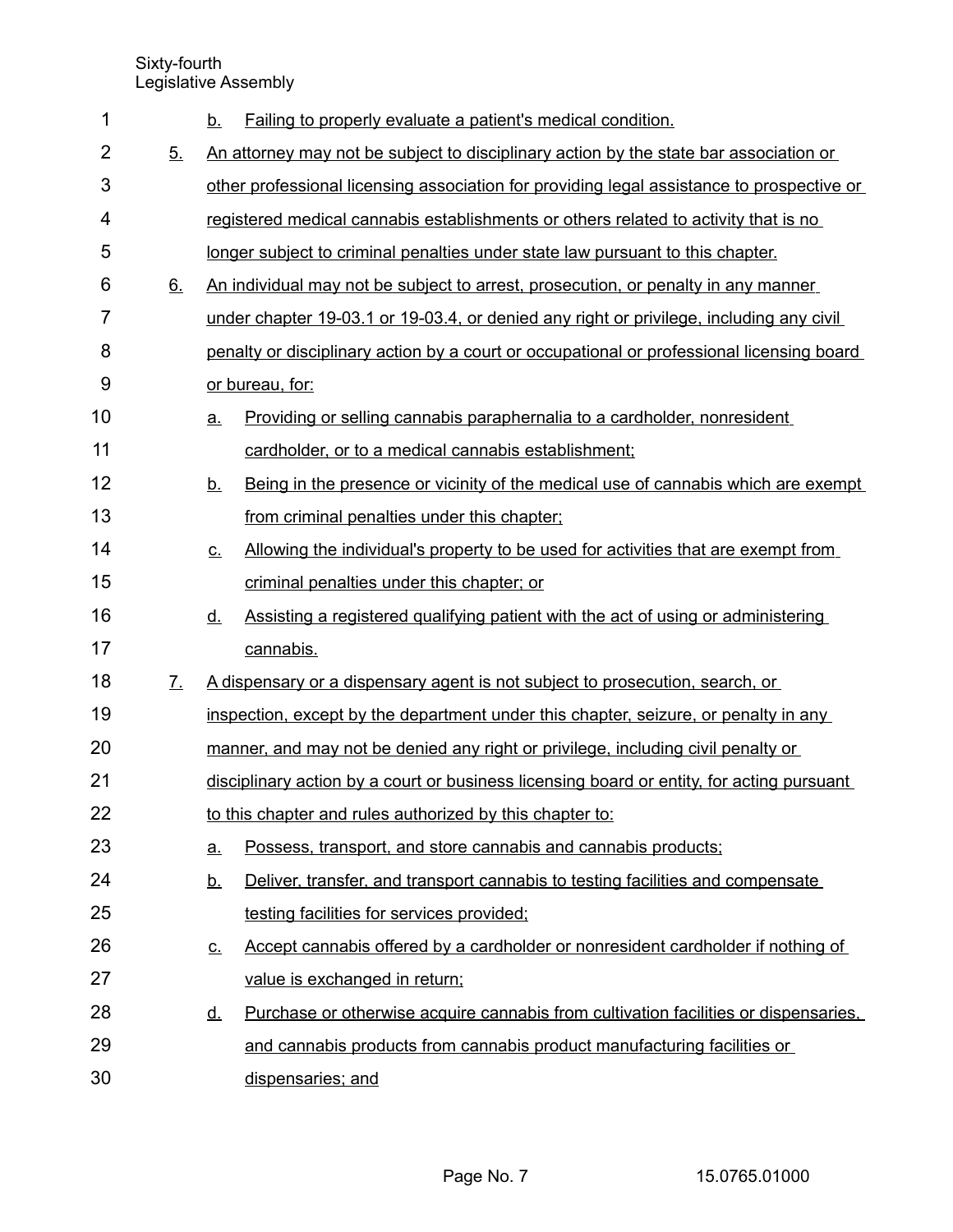| 1  |           | <u>e.</u> | Deliver, sell, supply, transfer, or transport cannabis, cannabis products, and                |
|----|-----------|-----------|-----------------------------------------------------------------------------------------------|
| 2  |           |           | cannabis paraphernalia, and related supplies and educational materials to                     |
| 3  |           |           | cardholders, nonresident cardholders, and dispensaries.                                       |
| 4  | 8.        |           | A cultivation facility or a cultivation facility agent is not subject to prosecution, search, |
| 5  |           |           | or inspection, except by the department under this chapter, seizure, or penalty in any        |
| 6  |           |           | manner, and may not be denied any right or privilege, including civil penalty or              |
| 7  |           |           | disciplinary action by a court or business licensing board or entity for acting under this    |
| 8  |           |           | chapter and rules authorized by this chapter to:                                              |
| 9  |           | <u>a.</u> | Possess, plant, propagate, cultivate, grow, harvest, produce, process,                        |
| 10 |           |           | manufacture, compound, convert, prepare, pack, repack, or store cannabis;                     |
| 11 |           | <u>b.</u> | Deliver, transfer, or transport cannabis to testing facilities and compensate testing         |
| 12 |           |           | facilities for services provided;                                                             |
| 13 |           | <u>C.</u> | Accept cannabis offered by a cardholder or nonresident cardholder if nothing of               |
| 14 |           |           | value is exchanged in return;                                                                 |
| 15 |           | <u>d.</u> | Purchase or otherwise acquire cannabis from cultivation facilities;                           |
| 16 |           | e.        | Purchase cannabis seeds from cardholders, nonresident cardholders, and the                    |
| 17 |           |           | equivalent of a medical cannabis establishment that is registered in another                  |
| 18 |           |           | jurisdiction; and                                                                             |
| 19 |           | f.        | Deliver, sell, supply, transfer, or transport cannabis, cannabis paraphernalia, and           |
| 20 |           |           | related supplies and educational materials to cultivation facilities and                      |
| 21 |           |           | dispensaries.                                                                                 |
| 22 | <u>9.</u> |           | A cannabis product manufacturing facility or a cannabis product manufacturing facility        |
| 23 |           |           | agent is not subject to prosecution, search, or inspection, except by the department          |
| 24 |           |           | under this chapter, seizure, or penalty in any manner, and may not be denied any right        |
| 25 |           |           | or privilege, including civil penalty or disciplinary action by a court or business           |
| 26 |           |           | licensing board or entity for acting under this chapter and rules authorized by this          |
| 27 |           |           | chapter to:                                                                                   |
| 28 |           | <u>a.</u> | Purchase or otherwise acquire cannabis from cultivation facilities, and cannabis              |
| 29 |           |           | products or cannabis from cannabis product manufacturing facilities;                          |
| 30 |           | <u>b.</u> | Possess, produce, process, manufacture, compound, convert, prepare, pack,                     |
| 31 |           |           | repack, and store cannabis and cannabis products;                                             |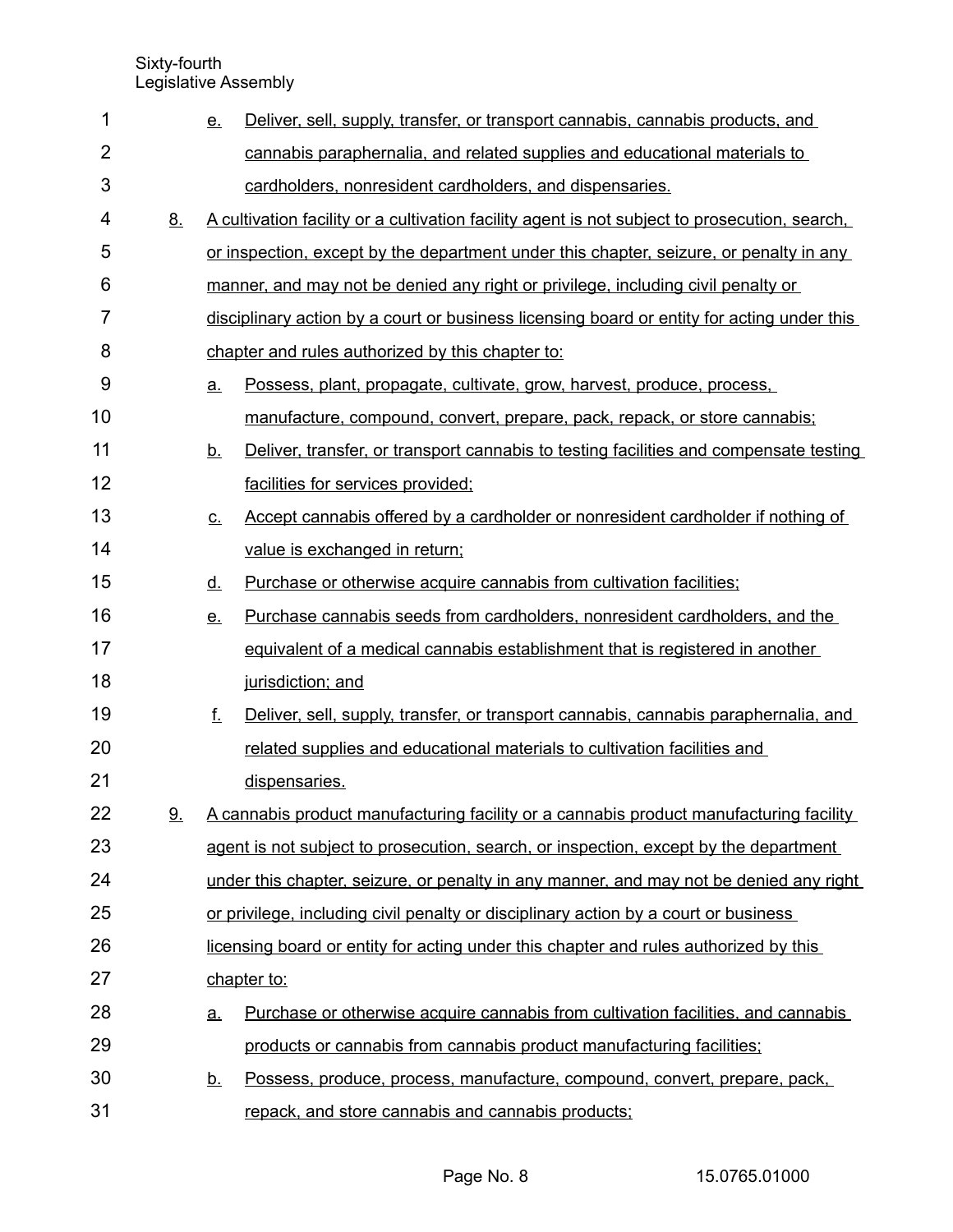| 1              |            | <u>c.</u> | Deliver, transfer, or transport cannabis, cannabis products, cannabis                       |
|----------------|------------|-----------|---------------------------------------------------------------------------------------------|
| $\overline{2}$ |            |           | paraphernalia, and related supplies and educational materials to dispensaries               |
| 3              |            |           | and cannabis product manufacturing facilities;                                              |
| 4              |            | <u>d.</u> | Deliver, transfer, or transport cannabis to testing facilities and compensate testing       |
| 5              |            |           | facilities for services provided; or                                                        |
| 6              |            | <u>e.</u> | Deliver, sell, supply, transfer, or transport cannabis, cannabis products, cannabis         |
| 7              |            |           | paraphernalia, and related supplies and educational materials to cannabis                   |
| 8              |            |           | product manufacturing facilities or dispensaries.                                           |
| 9              | <u>10.</u> |           | A testing facility or testing facility agent is not subject to prosecution, search, or      |
| 10             |            |           | inspection, except by the department under this chapter, seizure, or penalty in any         |
| 11             |            |           | manner, and may not be denied any right or privilege, including civil penalty or            |
| 12             |            |           | disciplinary action by a court or business licensing board or entity, for acting under this |
| 13             |            |           | chapter and rules authorized by this chapter to:                                            |
| 14             |            | <u>a.</u> | Acquire, possess, transport, and store cannabis and cannabis products obtained              |
| 15             |            |           | from cardholders, nonresident cardholders, and medical cannabis                             |
| 16             |            |           | establishments;                                                                             |
| 17             |            | <u>b.</u> | Return the cannabis and cannabis products to the cardholders, nonresident                   |
| 18             |            |           | cardholders, and medical cannabis establishment from which it was obtained;                 |
| 19             |            | <u>c.</u> | Test cannabis, including for potency, pesticides, mold, or contaminants; and                |
| 20             |            | <u>d.</u> | Receive compensation for those services.                                                    |
| 21             | <u>11.</u> |           | A cardholder, nonresident cardholder, or the equivalent of a medical cannabis               |
| 22             |            |           | establishment that is registered in another jurisdiction may sell or donate cannabis        |
| 23             |            |           | seeds to cultivation facilities.                                                            |
| 24             | <u>12.</u> |           | Any cannabis, cannabis product, cannabis paraphernalia, or other interest in or right to    |
| 25             |            |           | property that is possessed, owned, or used in connection with the medical use of            |
| 26             |            |           | cannabis as allowed under this chapter, or acts incidental to that use, may not be          |
| 27             |            |           | seized or forfeited. This chapter may not prevent the seizure or forfeiture of cannabis     |
| 28             |            |           | exceeding the amounts allowed under this chapter, nor prevent seizure or forfeiture if      |
| 29             |            |           | the basis for the action is unrelated to the cannabis that is possessed, manufactured,      |
| 30             |            |           | transferred, or used under this chapter.                                                    |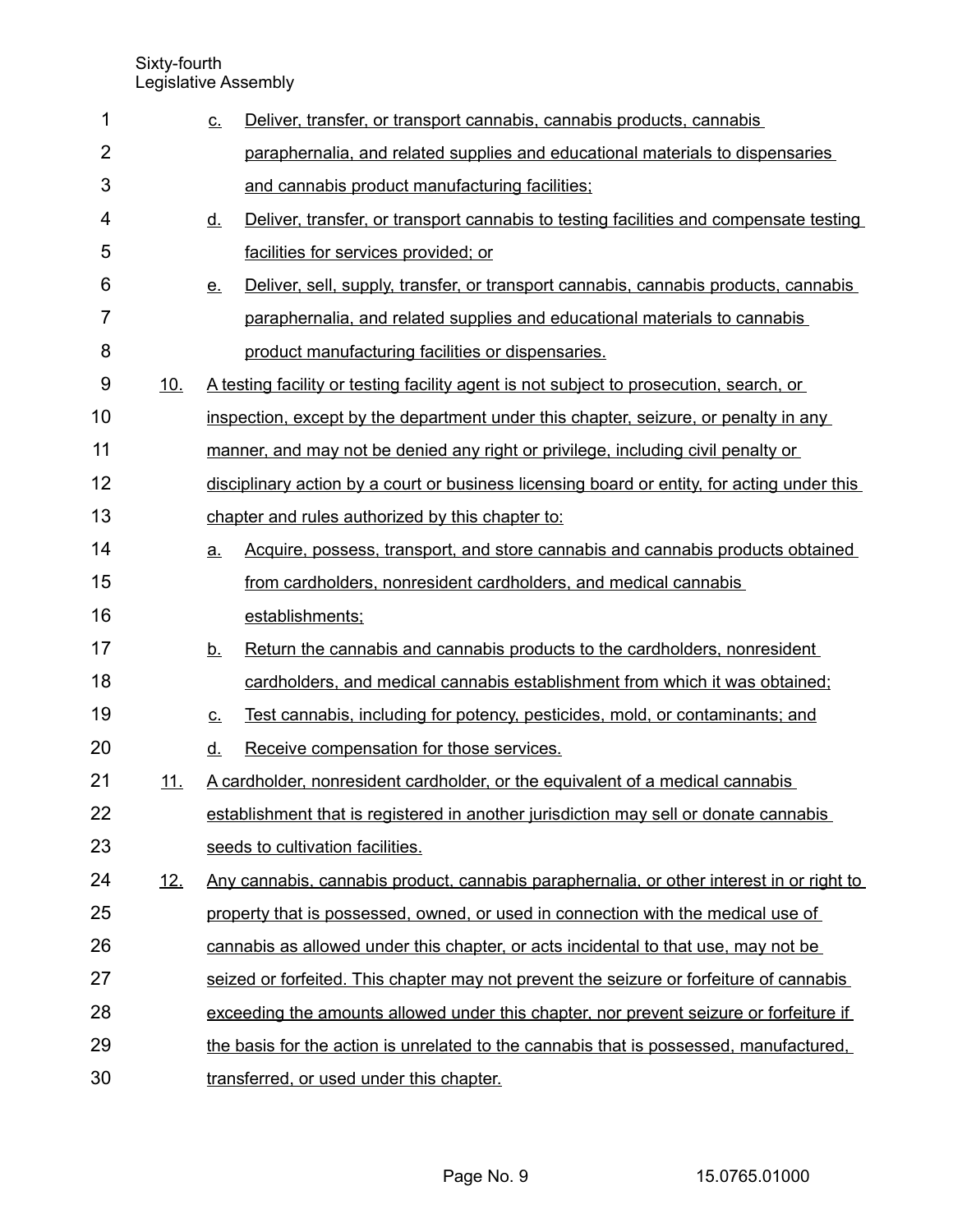| 1              | <u>13.</u> |           |          | Possession of, or application for, a registry identification card does not constitute     |
|----------------|------------|-----------|----------|-------------------------------------------------------------------------------------------|
| $\overline{2}$ |            |           |          | probable cause or reasonable suspicion, nor may it be used to support a search of the     |
| 3              |            |           |          | individual or property of the individual possessing or applying for the registry          |
| 4              |            |           |          | identification card, or otherwise subject the individual or property of the individual to |
| 5              |            |           |          | inspection by any governmental agency.                                                    |
| 6              | <u>14.</u> |           |          | For the purposes of state law, activities related to medical cannabis must be             |
| $\overline{7}$ |            |           |          | considered lawful as long as the activities are in accordance with this chapter.          |
| 8              | 15.        |           |          | A law enforcement officer employed by an agency that receives state or local              |
| 9              |            |           |          | government funds may not expend any state or local resources, including the officer's     |
| 10             |            |           |          | time, to effect any arrest or seizure of cannabis, or conduct any investigation, on the   |
| 11             |            |           |          | sole basis of activity the officer believes to constitute a violation of the Controlled   |
| 12             |            |           |          | Substances Act [21 U.S.C. 811 et seg.] if the officer has reason to believe the activity  |
| 13             |            |           |          | is in compliance with this chapter, nor may that officer expend any state or local        |
| 14             |            |           |          | resources, including the officer's time, to provide any information or logistical support |
| 15             |            |           |          | related to such activity to any federal law enforcement authority or prosecuting entity.  |
|                |            |           |          |                                                                                           |
| 16             |            |           |          | 19-24-03. Limitations.                                                                    |
| 17             | 1.         |           |          | This chapter does not authorize any person to engage in, and does not prevent the         |
| 18             |            |           |          | imposition of any civil, criminal, or other penalties for engaging in, the following      |
| 19             |            |           | conduct: |                                                                                           |
| 20             |            | <u>a.</u> |          | Undertaking any task under the influence of cannabis, when doing so would                 |
| 21             |            |           |          | constitute negligence or professional malpractice;                                        |
| 22             |            | <u>b.</u> |          | Possessing cannabis or otherwise engaging in the medical use of cannabis in               |
| 23             |            |           |          | any correctional facility;                                                                |
| 24             |            | <u>c.</u> |          | Smoking cannabis:                                                                         |
| 25             |            |           | (1)      | On any form of public transportation; or                                                  |
| 26             |            |           | (2)      | In any public place or any place that is open to the public;                              |
| 27             |            | <u>c.</u> |          | Operating, navigating, or being in actual physical control of any motor vehicle.          |
| 28             |            |           |          | aircraft, train, or motorboat while under the influence of cannabis, except that a        |
| 29             |            |           |          | registered qualifying patient or nonresident cardholder may not be considered to          |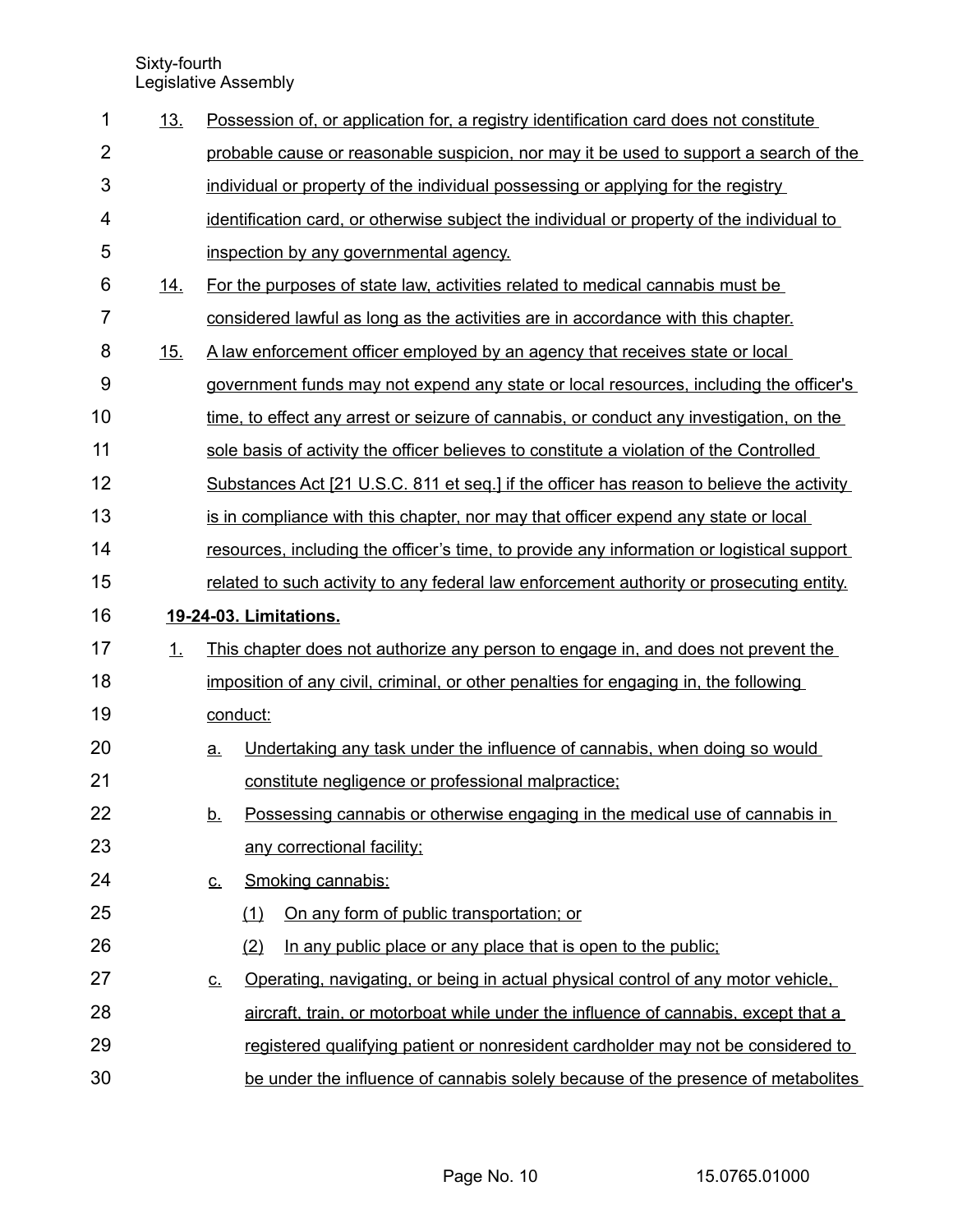| 1              |                | or components of cannabis that appear in insufficient concentration to cause                                   |  |  |  |  |  |
|----------------|----------------|----------------------------------------------------------------------------------------------------------------|--|--|--|--|--|
| $\overline{2}$ | impairment.    |                                                                                                                |  |  |  |  |  |
| 3              |                | 19-24-04. Discrimination prohibited.                                                                           |  |  |  |  |  |
| 4              | 1.             | A school or landlord may not refuse to enroll or lease to and may not otherwise                                |  |  |  |  |  |
| 5              |                | penalize an individual solely for the individual's status as a cardholder, unless failing to                   |  |  |  |  |  |
| 6              |                | do so would violate federal law or regulations or cause the school or landlord to lose a                       |  |  |  |  |  |
| $\overline{7}$ |                | monetary or licensing-related benefit under federal law or regulations.                                        |  |  |  |  |  |
| 8              | 2.             | For the purposes of medical care, including organ and tissue transplants, a registered                         |  |  |  |  |  |
| 9              |                | qualifying patient's use of cannabis according to this chapter is considered the                               |  |  |  |  |  |
| 10             |                | equivalent of the authorized use of any other medication used at the discretion of a                           |  |  |  |  |  |
| 11             |                | practitioner and does not constitute the use of an illicit substance or otherwise                              |  |  |  |  |  |
| 12             |                | disqualify a qualifying patient from necessary medical care.                                                   |  |  |  |  |  |
| 13             | 3 <sub>1</sub> | An individual may not be denied primary residential responsibility of or parenting time                        |  |  |  |  |  |
| 14             |                | with a minor solely for the individual's status as a cardholder, and there may not be a                        |  |  |  |  |  |
| 15             |                | presumption of neglect or child endangerment for conduct allowed under this chapter.                           |  |  |  |  |  |
| 16             |                | unless the individual's behavior is such that it creates an unreasonable danger to the                         |  |  |  |  |  |
| 17             |                | safety of the minor as established by clear and convincing evidence.                                           |  |  |  |  |  |
| 18             | <u>4.</u>      | Except as provided in this chapter, a registered qualifying patient who uses cannabis                          |  |  |  |  |  |
| 19             |                | for medical purposes must be afforded all the same rights under state and local law.                           |  |  |  |  |  |
| 20             |                | including those guaranteed under chapter 14-02.4, as the individual would be afforded                          |  |  |  |  |  |
| 21             |                | if the patient were solely prescribed pharmaceutical medications, as it pertains to:                           |  |  |  |  |  |
| 22             |                | Any interaction with a individual's employer;<br><u>a.</u>                                                     |  |  |  |  |  |
| 23             |                | Drug testing by a individual's employer; or<br><u>b.</u>                                                       |  |  |  |  |  |
| 24             |                | Drug testing required by any state or local law, agency, or government official.<br>$\underline{\mathsf{C}}$ . |  |  |  |  |  |
| 25             | 5.             | The rights provided by this section do not apply to the extent the rights conflict with an                     |  |  |  |  |  |
| 26             |                | employer's obligations under federal law or regulations or to the extent the rights                            |  |  |  |  |  |
| 27             |                | would disqualify an employer from a monetary or licensing-related benefit under                                |  |  |  |  |  |
| 28             |                | federal law or regulations.                                                                                    |  |  |  |  |  |
| 29             | <u>6.</u>      | An employer is not required to allow the ingestion of cannabis in any workplace or to                          |  |  |  |  |  |
| 30             |                | allow any employee to work while under the influence of cannabis. A registered                                 |  |  |  |  |  |
| 31             |                | qualifying patient may not be considered to be under the influence of cannabis solely                          |  |  |  |  |  |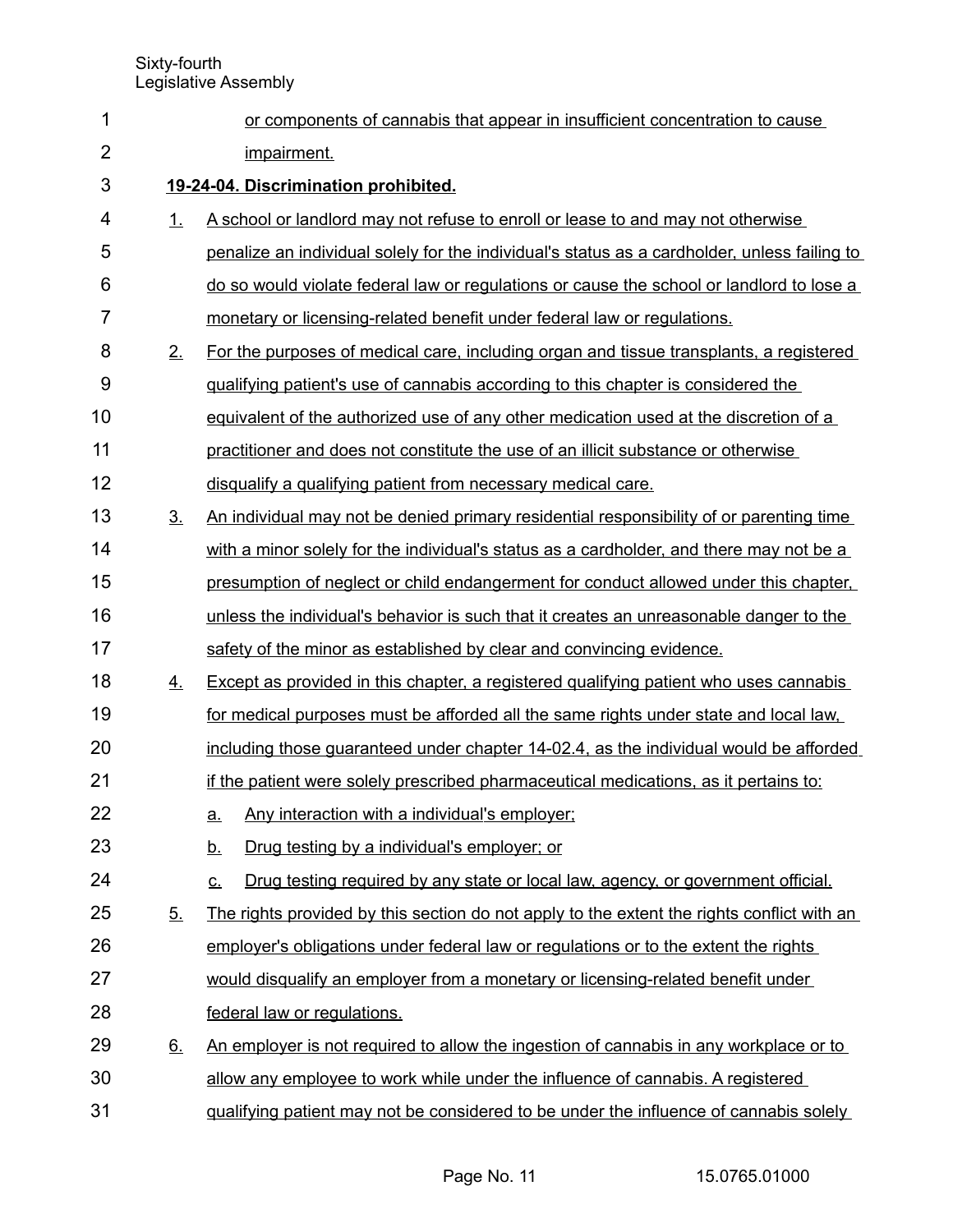| 1              |                   |           | because of the presence of metabolites or components of cannabis that appear in                       |
|----------------|-------------------|-----------|-------------------------------------------------------------------------------------------------------|
| $\overline{2}$ |                   |           | insufficient concentration to cause impairment.                                                       |
| 3              | $\mathcal{I}_{-}$ |           | A school, landlord, or employer may not be penalized or denied any benefit under                      |
| 4              |                   |           | state law for enrolling, leasing to, or employing a cardholder.                                       |
| 5              |                   |           | 19-24-05. Addition of debilitating medical conditions.                                                |
| 6              |                   |           | Any resident of the state may petition the department to add serious medical conditions or            |
| $\overline{7}$ |                   |           | the condition's treatments to the list of debilitating medical conditions listed in this chapter. The |
| 8              |                   |           | department shall consider petitions in the manner required by department regulation, including        |
| 9              |                   |           | public notice and hearing. The department shall approve or deny a petition within one hundred         |
| 10             |                   |           | eighty days of its submission. The approval or denial of any petition is a final decision of the      |
| 11             |                   |           | department, subject to judicial review.                                                               |
| 12             |                   |           | 19-24-06. Acts not required - Acts not prohibited.                                                    |
| 13             | 1.                |           | This chapter does not require:                                                                        |
| 14             |                   | а.        | Medial assistance or a private insurer to reimburse an individual for costs                           |
| 15             |                   |           | associated with the medical use of cannabis;                                                          |
| 16             |                   | <u>b.</u> | <u>Any person in lawful possession of property to allow a quest, client, customer, or</u>             |
| 17             |                   |           | other visitor to smoke cannabis on or in that property; or                                            |
| 18             |                   | C.        | A landlord to allow the cultivation of cannabis on the rental property.                               |
| 19             | 2.                |           | This chapter does not prohibit an employer from disciplining an employee for ingesting                |
| 20             |                   |           | cannabis in the workplace or for working while under the influence of cannabis.                       |
| 21             |                   |           | 19-24-07. Issuance - Denial.                                                                          |
| 22             | 1.                |           | The department shall begin issuing registry identification cards to qualifying patients               |
| 23             |                   |           | no later than one hundred forty days after the effective date of this Act who submit the              |
| 24             |                   |           | following, in accordance with the department's regulations:                                           |
| 25             |                   | a.        | A written certification issued by a practitioner within ninety days immediately                       |
| 26             |                   |           | preceding the date of an application;                                                                 |
| 27             |                   | <u>b.</u> | The application or renewal fee:                                                                       |
| 28             |                   | <u>c.</u> | The name, address, and date of birth of the qualifying patient, except if the                         |
| 29             |                   |           | applicant is homeless, no address is required;                                                        |
| 30             |                   | <u>d.</u> | The name, address, and telephone number of the qualifying patient's practitioner;                     |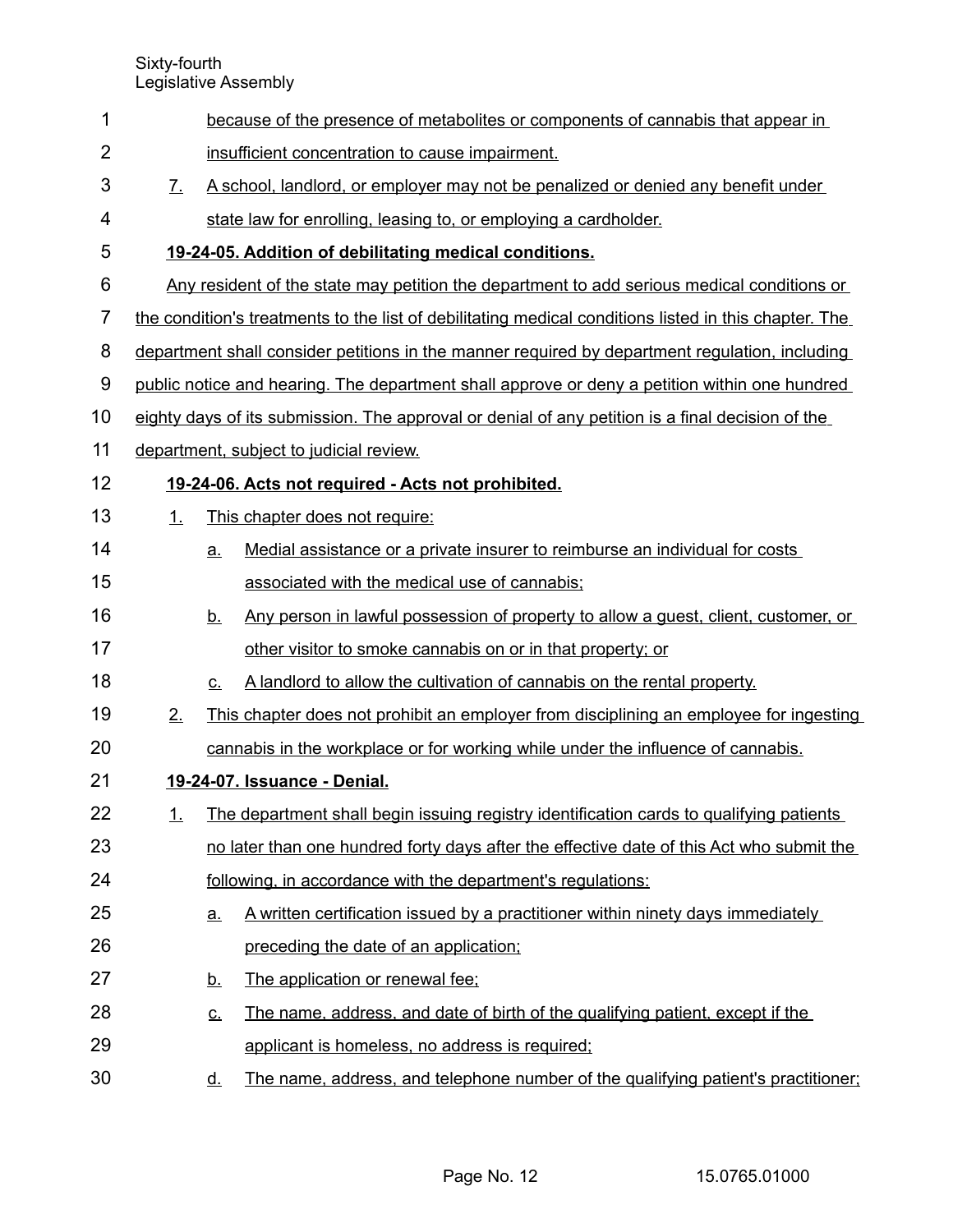| 1              |                | <u>e.</u> | The name, address, and date of birth of the designated caregiver, or designated            |
|----------------|----------------|-----------|--------------------------------------------------------------------------------------------|
| $\overline{2}$ |                |           | caregivers, chosen by the qualifying patient;                                              |
| 3              |                | f.        | If more than one designated caregiver is designated at any given time.                     |
| 4              |                |           | documentation demonstrating a greater number of designated caregivers is                   |
| 5              |                |           | needed due to the patient's age or medical condition;                                      |
| 6              |                | <b>g</b>  | The name of no more than two dispensaries that the qualifying patient                      |
| $\overline{7}$ |                |           | designates; and                                                                            |
| 8              |                | <u>h.</u> | If the qualifying patient designates a designated caregiver, a designation as to           |
| 9              |                |           | whether the qualifying patient or designated caregiver will be allowed under state         |
| 10             |                |           | <u>law to possess and cultivate cannabis plants for the qualifying patient's medical</u>   |
| 11             |                |           | use.                                                                                       |
| 12             | 2.             |           | If the qualifying patient is unable to submit the information required by this section due |
| 13             |                |           | to the individuals' age or medical condition, the person responsible for making medical    |
| 14             |                |           | decisions for the qualifying patient may do so on behalf of the qualifying patient.        |
| 15             | 3 <sub>1</sub> |           | Except as provided in subdivision d, the department shall:                                 |
| 16             |                | a.        | Verify the information contained in an application or renewal submitted pursuant           |
| 17             |                |           | to this chapter and approve or deny an application or renewal within fifteen days          |
| 18             |                |           | of receiving a completed application or renewal application;                               |
| 19             |                | <u>b.</u> | Issue registry identification cards to a qualifying patient and the patient's              |
| 20             |                |           | designated caregivers within five days of approving the application or renewal. A          |
| 21             |                |           | designated caregiver must have a registry identification card for each of the              |
| 22             |                |           | designated caregiver's qualifying patients; and                                            |
| 23             |                | <u>c.</u> | Enter the registry identification number of the dispensary or dispensaries the             |
| 24             |                |           | patient designates into the verification system.                                           |
| 25             | 4.             |           | The department may conduct a background check of the prospective designated                |
| 26             |                |           | caregiver in order to carry out this provision.                                            |
| 27             | 5.             |           | The department may not issue a registry identification card to a qualifying patient who    |
| 28             |                |           | is younger than eighteen years of age unless:                                              |
| 29             |                | <u>a.</u> | The qualifying patient's practitioner has explained the potential risks and benefits       |
| 30             |                |           | of the medical use of cannabis to the custodial parent or legal guardian with              |
| 31             |                |           | responsibility for health care decisions for the qualifying patient; and                   |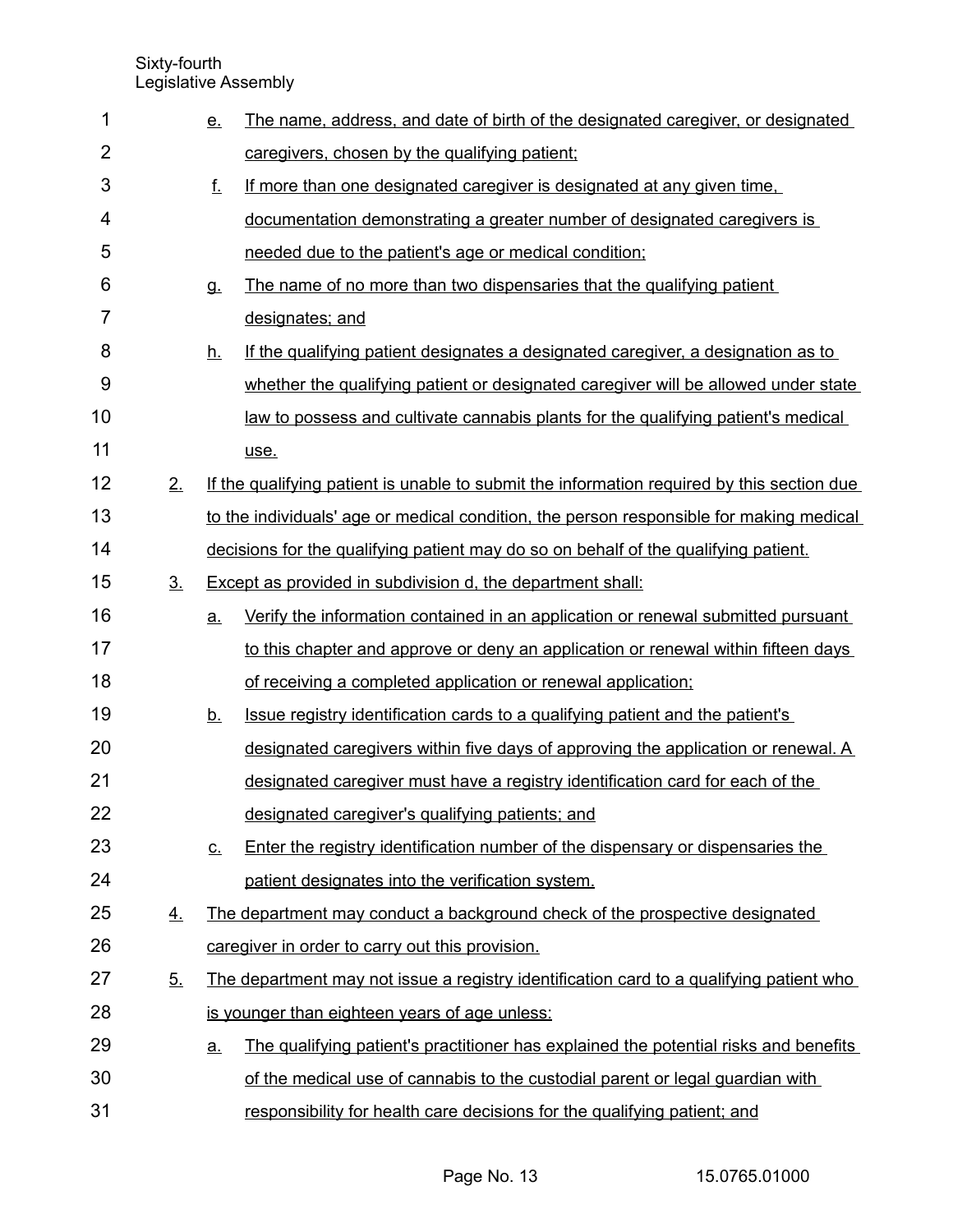| 1              |                       | <u>b.</u>         | The custodial parent or legal guardian with responsibility for health care decisions     |
|----------------|-----------------------|-------------------|------------------------------------------------------------------------------------------|
| $\overline{2}$ |                       |                   | for the qualifying patient consents in writing to:                                       |
| 3              |                       | (1)               | Allow the qualifying patient's medical use of cannabis;                                  |
| 4              |                       | (2)               | Serve as the qualifying patient's designated caregiver; and                              |
| 5              |                       | (3)               | Control the acquisition of the cannabis, the dosage, and the frequency of                |
| 6              |                       |                   | the medical use of cannabis by the qualifying patient.                                   |
| $\overline{7}$ | 6.                    |                   | The department may deny an application or renewal of a qualifying patient's registry     |
| 8              |                       |                   | identification card only if the applicant:                                               |
| 9              |                       | <u>a.</u>         | Did not provide the required information, fee, or materials;                             |
| 10             |                       | <u>b.</u>         | Previously had a registry identification card revoked; or                                |
| 11             |                       | $C_{\cdot}$       | Provided false information.                                                              |
| 12             | $\mathcal{I}_{\cdot}$ |                   | The department may deny an application or renewal for a designated caregiver             |
| 13             |                       |                   | chosen by a qualifying patient whose registry identification card was granted only if:   |
| 14             |                       | $\underline{a}$ . | The designated caregiver does not meet the requirements of this chapter;                 |
| 15             |                       | <u>b.</u>         | The applicant did not provide the information required;                                  |
| 16             |                       | <u>c.</u>         | The designated caregiver previously had a registry identification card revoked; or       |
| 17             |                       | <u>d.</u>         | The applicant or the designated caregiver provided false information.                    |
| 18             | 8.                    |                   | The department shall give written notice to the qualifying patient of the reason for     |
| 19             |                       |                   | denying a registry identification card to the qualifying patient or to the qualifying    |
| 20             |                       |                   | patient's designated caregiver.                                                          |
| 21             | 9.                    |                   | Denial of an application or renewal is considered a final department action, subject to  |
| 22             |                       |                   | judicial review.                                                                         |
| 23             | 10.                   |                   | A copy of the individual's application, written certification, and proof the application |
| 24             |                       |                   | was submitted to the department must be deemed a registry identification card until a    |
| 25             |                       |                   | gualifying patient who has submitted an application and the required fee to the          |
| 26             |                       |                   | department receives a registry identification card or a rejection.                       |
| 27             | <u>11.</u>            |                   | A copy of the qualifying patient's application, written certification, and proof the     |
| 28             |                       |                   | application was submitted to the department must be deemed a registry identification     |
| 29             |                       |                   | card until a designated caregiver whose qualifying patient has submitted an              |
| 30             |                       |                   | application and the required fee receives a registry identification card or a rejection. |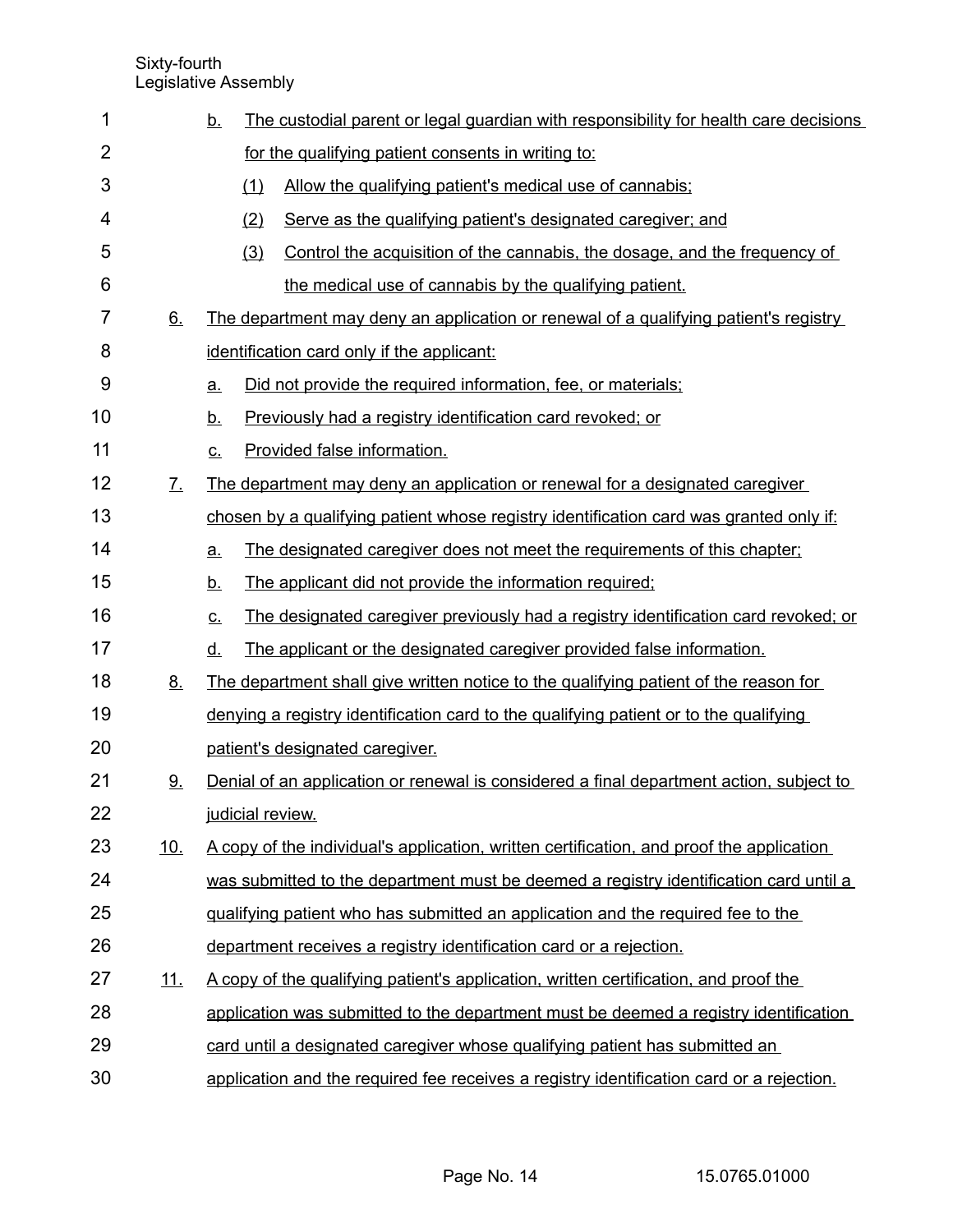| 1  |                | <u>a.</u>         | A valid, written certification issued within the previous year must be deemed a              |
|----|----------------|-------------------|----------------------------------------------------------------------------------------------|
| 2  |                |                   | registry identification card for a qualifying patient until twenty-five days after the       |
| 3  |                |                   | department makes applications available.                                                     |
| 4  | 12.            |                   | The following must be deemed a designated caregiver registry identification card until       |
| 5  |                |                   | twenty-five days after the department makes applications available:                          |
| 6  |                | <u>a.</u>         | A copy of a qualifying patient's valid written certification issued within the previous      |
| 7  |                |                   | year; and                                                                                    |
| 8  |                | <u>b.</u>         | A signed affidavit attesting that the individual has significant responsibility for          |
| 9  |                |                   | managing the well-being of the patient and that the individual has been chosen to            |
| 10 |                |                   | assist the qualifying patient.                                                               |
| 11 |                |                   | 19-24-08. Registry identification cards.                                                     |
| 12 | 1.             |                   | A registry identification card must contain:                                                 |
| 13 |                | a.                | The name of the cardholder;                                                                  |
| 14 |                | <u>b.</u>         | A designation of whether the cardholder is a qualifying patient or a designated              |
| 15 |                |                   | caregiver;                                                                                   |
| 16 |                | $\underline{C}$ . | The date of issuance and expiration date;                                                    |
| 17 |                | <u>d.</u>         | A random ten-digit alphanumeric identification number, containing at least four              |
| 18 |                |                   | numbers and at least four letters, which is unique to the cardholder;                        |
| 19 |                | <u>e.</u>         | If the cardholder is a designated caregiver, the random identification number of             |
| 20 |                |                   | the qualifying patient the designated caregiver will assist;                                 |
| 21 |                | f.                | A clear indication of whether the cardholder has been designated to cultivate                |
| 22 |                |                   | cannabis plants for the qualifying patient's medical use;                                    |
| 23 |                | g.                | A photograph of the cardholder, if the department's regulations require one; and             |
| 24 |                | <u>h.</u>         | The phone number or website address where the card can be verified.                          |
| 25 | 2.             |                   | <b>Except as provided in this subsection, the expiration date must be one year after the</b> |
| 26 |                |                   | date of issuance.                                                                            |
| 27 | 3 <sub>1</sub> |                   | If the practitioner stated in the written certification that the qualifying patient would    |
| 28 |                |                   | benefit from cannabis until a specified earlier date, the registry identification card       |
| 29 |                |                   | expires on that date.                                                                        |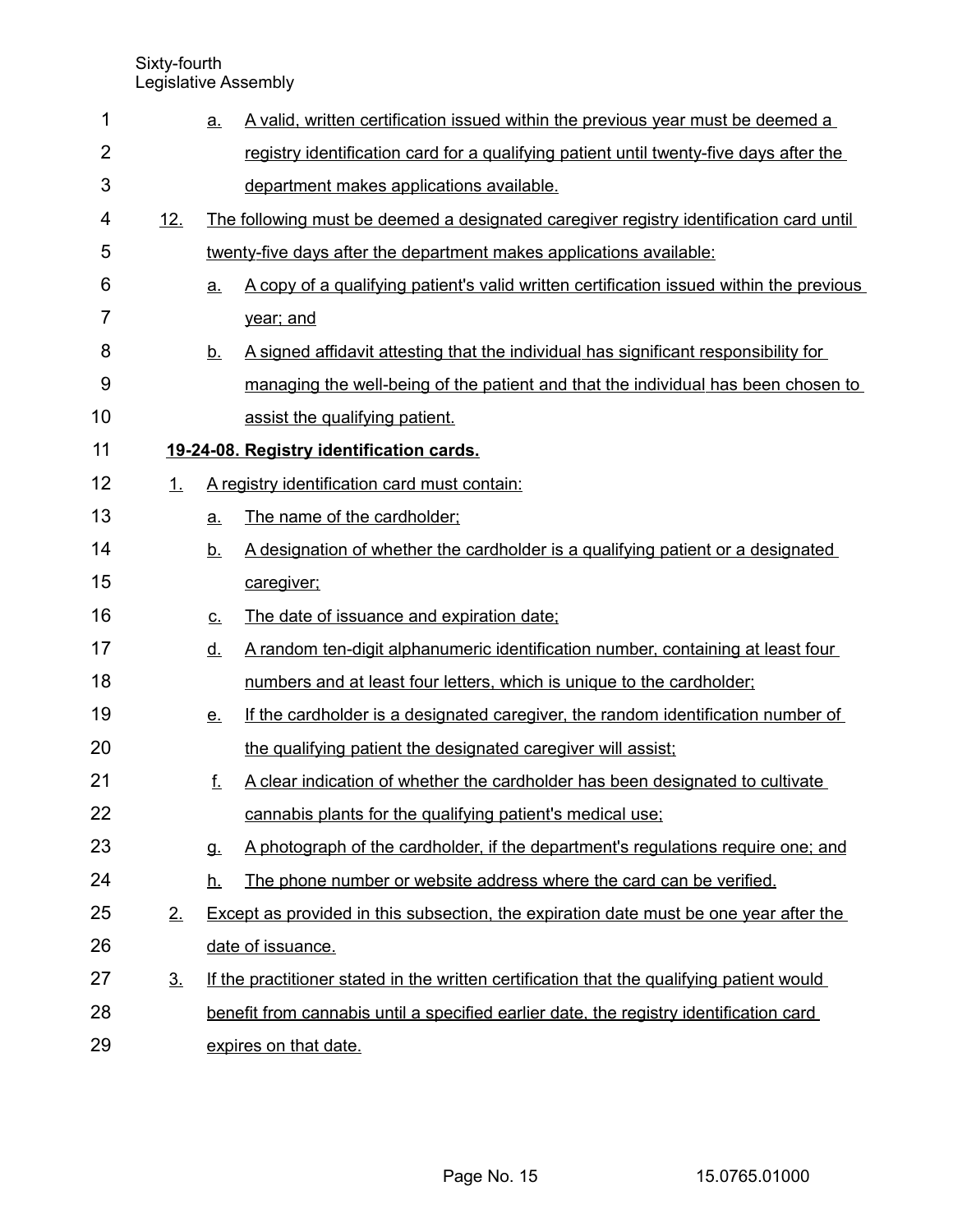| 1              |         |                   | 19-24-09. Verification system.                                                          |
|----------------|---------|-------------------|-----------------------------------------------------------------------------------------|
| $\overline{2}$ | 1       |                   | The department shall maintain a confidential list of the individuals to whom the        |
| 3              |         |                   | department has issued registry identification cards and those individuals' addresses.   |
| 4              |         |                   | phone numbers, and registry identification numbers. This confidential list must not be  |
| 5              |         |                   | combined or linked in any manner with any other list or database, or be used for any    |
| 6              |         |                   | purpose not provided for in this chapter.                                               |
| 7              | $2_{-}$ |                   | Within one hundred twenty days of the effective date of this Act, the department shall  |
| 8              |         |                   | establish a secure telephone or web-based verification system. The verification         |
| 9              |         |                   | system must allow law enforcement personnel and medical cannabis establishments         |
| 10             |         |                   | to enter a registry identification number and determine whether the number              |
| 11             |         |                   | corresponds with a current, valid registry identification card. The system may disclose |
| 12             |         | only:             |                                                                                         |
| 13             |         | a.                | Whether the identification card is valid;                                               |
| 14             |         | <u>b.</u>         | The name of the cardholder;                                                             |
| 15             |         | $\underline{C}$ . | Whether the cardholder is a qualifying patient or a designated caregiver;               |
| 16             |         | <u>d.</u>         | Whether the cardholder is permitted to cultivate cannabis plants;                       |
| 17             |         | <u>e.</u>         | The registry identification number of any affiliated registered qualifying patient;     |
| 18             |         |                   | and                                                                                     |
| 19             |         | f.                | The registry identification of the qualifying patient's dispensary or dispensaries, if  |
| 20             |         |                   | any.                                                                                    |
| 21             |         |                   | 19-24-10. Notification to department - Civil penalty.                                   |
| 22             | 1.      |                   | The following notifications and department responses are required:                      |
| 23             |         | <u>a.</u>         | A registered qualifying patient shall notify the department within ten days of any      |
| 24             |         |                   | change in name or address, or if the registered qualifying patient ceases to have       |
| 25             |         |                   | a debilitating medical condition.                                                       |
| 26             |         | <u>b.</u>         | A registered designated caregiver shall notify the department within ten days of        |
| 27             |         |                   | any change in name or address, or if the designated caregiver becomes aware             |
| 28             |         |                   | the qualifying patient passed away.                                                     |
| 29             |         | <u>c.</u>         | The qualifying patient shall notify the department before a registered qualifying       |
| 30             |         |                   | patient changes designated caregivers.                                                  |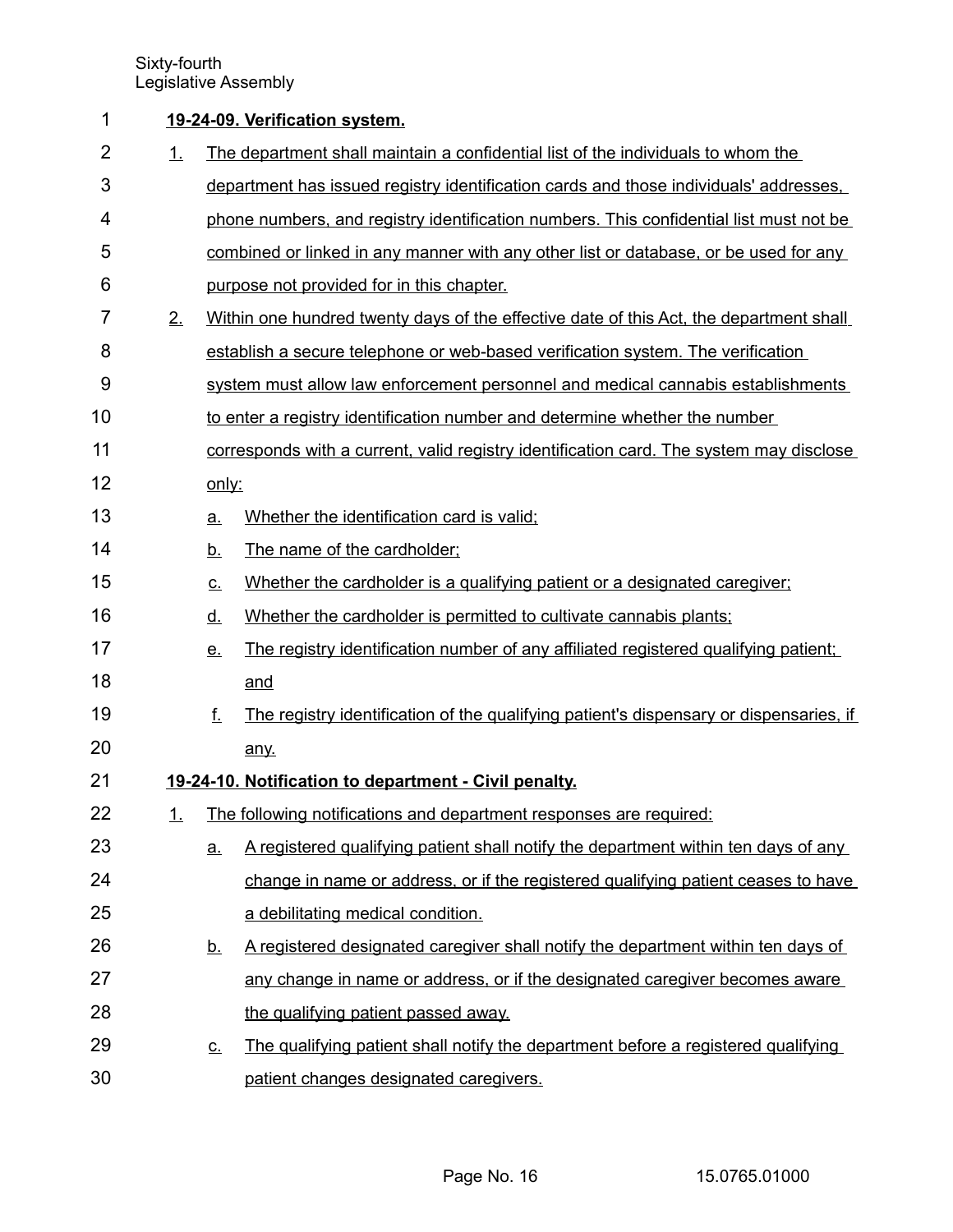| 1              |                | <u>d.</u> | The registered qualifying patient shall notify the department when the registered            |
|----------------|----------------|-----------|----------------------------------------------------------------------------------------------|
| $\overline{2}$ |                |           | gualifying patient changes preference as to who may cultivate cannabis for the               |
| 3              |                |           | qualifying patient.                                                                          |
| 4              |                | <u>e.</u> | The cardholder shall notify the department within ten days of becoming aware                 |
| 5              |                |           | that the cardholder lost a registry identification card.                                     |
| 6              |                | f.        | The registered qualifying patient shall notify the department before a registered            |
| $\overline{7}$ |                |           | qualifying patient changes designated dispensary or dispensaries.                            |
| 8              | 2.             |           | The patient's designated caregiver shall make the required notification if the qualifying    |
| 9              |                |           | patient is unable to make the notification due to age or medical condition.                  |
| 10             | 3 <sub>1</sub> |           | The department shall issue the cardholder a new registry identification card with a new      |
| 11             |                |           | random ten-digit alphanumeric identification number within ten days of receiving the         |
| 12             |                |           | updated information and a twenty dollar fee when a cardholder notifies the department        |
| 13             |                |           | of items listed in subdivision a, but remains eligible under this chapter. If the individual |
| 14             |                |           | notifying the department is a registered qualifying patient, the department also shall       |
| 15             |                |           | issue the registered designated caregiver a new registry identification card within ten      |
| 16             |                |           | days of receiving the updated information.                                                   |
| 17             | 4.             |           | If the registered qualifying patient's certifying practitioner notifies the department in    |
| 18             |                |           | writing that either the registered qualifying patient has ceased to suffer from a            |
| 19             |                |           | debilitating medical condition or that the practitioner no longer believes the patient       |
| 20             |                |           | would receive therapeutic or palliative benefit from the medical use of cannabis, the        |
| 21             |                |           | card becomes void. However, the registered qualifying patient has fifteen days to            |
| 22             |                |           | dispose of or give away that patient's cannabis.                                             |
| 23             | 5.             |           | A medical cannabis establishment shall notify the department within one business day         |
| 24             |                |           | of any theft or significant loss of cannabis.                                                |
| 25             |                |           | 19-24-11. Affirmative defense - Dismissal for medical canabis.                               |
| 26             | 1.             |           | Except as provided in section 19-24-02 and this section, an individual may assert the        |
| 27             |                |           | medical purpose for using cannabis as a defense to any prosecution involving                 |
| 28             |                |           | cannabis, and that defense must be presumed valid if the evidence shows that:                |
| 29             |                | <u>a.</u> | A practitioner has stated, in the practitioner's professional opinion, after having          |
| 30             |                |           | completed a full assessment of the individual's medical history and current                  |
| 31             |                |           | medical condition made in the course of a bona fide practitioner-patient                     |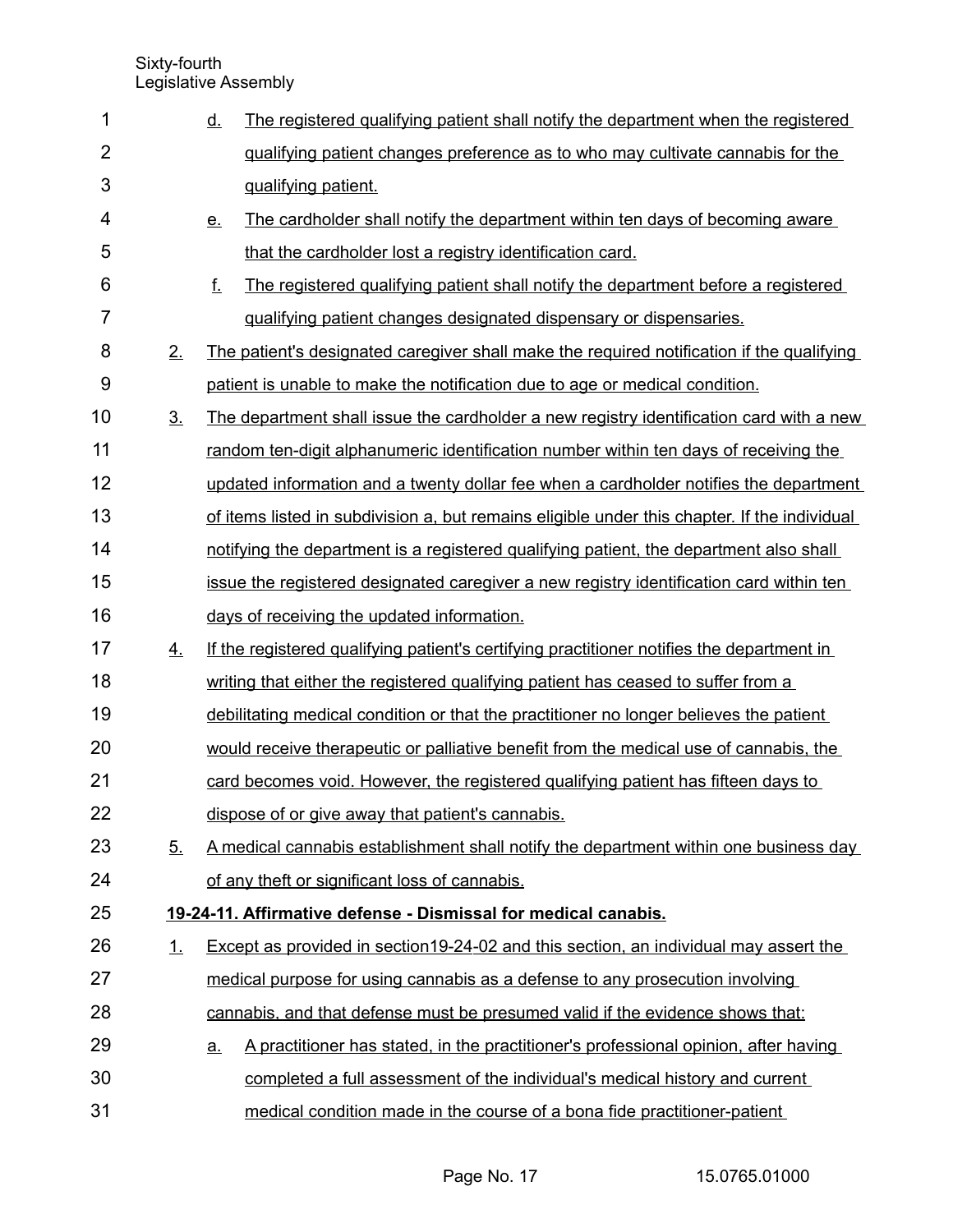| 1              |                |           | relationship, the patient has a debilitating medical condition and the potential        |
|----------------|----------------|-----------|-----------------------------------------------------------------------------------------|
| $\overline{2}$ |                |           | benefits of using cannabis for medical purposes would likely outweigh the health        |
| 3              |                |           | risks for the individual;                                                               |
| 4              |                | <u>b.</u> | The individual was in possession of no more than two and one-half ounces of             |
| 5              |                |           | cannabis, the amount of cannabis products allowed by department regulation, six         |
| 6              |                |           | cannabis plants, and the cannabis produced by those plants;                             |
| 7              |                | <u>c.</u> | The individual was engaged in the acquisition, possession, use, manufacture,            |
| 8              |                |           | cultivation, or transportation of cannabis, paraphernalia, or both, relating to the     |
| 9              |                |           | administration of cannabis to treat or alleviate the individual's debilitating medical  |
| 10             |                |           | condition or symptoms associated with the individual's debilitating medical             |
| 11             |                |           | condition; and                                                                          |
| 12             |                | <u>d.</u> | Any cultivation of cannabis and storage of more than two and one-half ounces of         |
| 13             |                |           | cannabis occurred in a secure location that only the individual asserting the           |
| 14             |                |           | defense could access.                                                                   |
| 15             | 2.             |           | The defense and motion to dismiss may not prevail if the prosecution proves that:       |
| 16             |                | a.        | The individual had a registry identification card revoked for misconduct; or            |
| 17             |                | <u>b.</u> | The purposes for the possession or cultivation of cannabis were not solely for          |
| 18             |                |           | palliative or therapeutic use by the individual with a debilitating medical condition   |
| 19             |                |           | who raised the defense.                                                                 |
| 20             | 3 <sub>1</sub> |           | An individual is not required to possess a registry identification card to raise the    |
| 21             |                |           | affirmative defense under this section.                                                 |
| 22             | 4.             |           | If an individual demonstrates the individual's medical purpose for using cannabis       |
| 23             |                |           | pursuant to this section, except as provided in section 19-24-02 the individual may not |
| 24             |                |           | be subject to the following for the individual's use of cannabis for medical purposes:  |
| 25             |                | <u>a.</u> | Disciplinary action by an occupational or professional licensing board or bureau;       |
| 26             |                |           | $or$                                                                                    |
| 27             |                | <u>b.</u> | Forfeiture of any interest in or right to any property other than cannabis.             |
| 28             |                |           | 19-24-12. Registration of medical cannabis establishment.                               |
| 29             | <u>1.</u>      |           | The department shall register the prospective medical cannabis establishment and        |
| 30             |                |           | issue a registration certificate and a random ten-digit alphanumeric identification     |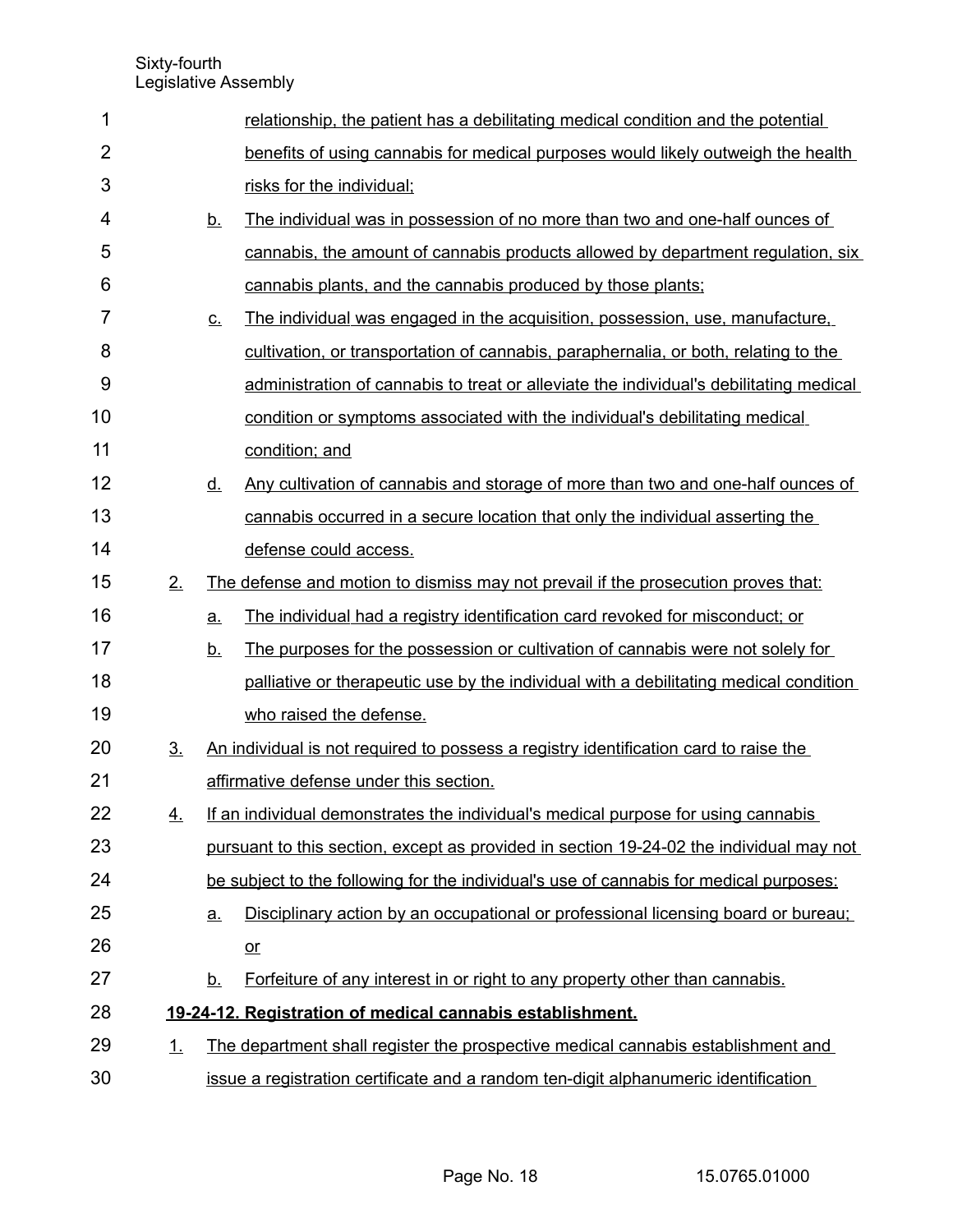| 1              |                            |                                                                |            | number if all of the following conditions are satisfied no later than ninety days after |  |  |
|----------------|----------------------------|----------------------------------------------------------------|------------|-----------------------------------------------------------------------------------------|--|--|
| $\overline{2}$ |                            | receiving an application for a medical cannabis establishment: |            |                                                                                         |  |  |
| 3              | <u>a.</u>                  |                                                                |            | The prospective medical cannabis establishment has submitted all of the                 |  |  |
| 4              |                            |                                                                | following: |                                                                                         |  |  |
| 5              |                            | (1)                                                            |            | The application fee.                                                                    |  |  |
| 6              |                            | (2)                                                            |            | An application, including:                                                              |  |  |
| 7              |                            |                                                                | <u>(a)</u> | The legal name of the prospective medical cannabis establishment;                       |  |  |
| 8              |                            |                                                                | (b)        | The physical address of the prospective medical cannabis                                |  |  |
| 9              |                            |                                                                |            | establishment which is not within one thousand feet of a public or                      |  |  |
| 10             |                            |                                                                |            | private school existing before the date of the medical cannabis                         |  |  |
| 11             |                            |                                                                |            | establishment application;                                                              |  |  |
| 12             |                            |                                                                | (c)        | The name and date of birth of each principal officer and board                          |  |  |
| 13             |                            |                                                                |            | member of the proposed medical cannabis establishment; and                              |  |  |
| 14             |                            |                                                                | (d)        | Any additional information requested by the department.                                 |  |  |
| 15             |                            | (3)                                                            |            | Operating procedures consistent with rules for oversight of the proposed                |  |  |
| 16             |                            |                                                                |            | medical cannabis establishment, including procedures to ensure accurate                 |  |  |
| 17             |                            |                                                                |            | recordkeeping and adequate security measures.                                           |  |  |
| 18             |                            | (4)                                                            |            | If the city or county where the proposed medical cannabis establishment                 |  |  |
| 19             |                            |                                                                |            | would be located has enacted zoning restrictions, a sworn statement                     |  |  |
| 20             |                            |                                                                |            | certifying the proposed medical cannabis establishment is in compliance                 |  |  |
| 21             |                            |                                                                |            | with the restrictions.                                                                  |  |  |
| 22             |                            | (5)                                                            |            | If the city or county where the proposed medical cannabis establishment                 |  |  |
| 23             |                            |                                                                |            | requires a local registration, license, or permit, a copy of the registration,          |  |  |
| 24             |                            |                                                                |            | license, or permit.                                                                     |  |  |
| 25             | <u>b.</u>                  |                                                                |            | None of the principal officers or board members has served as a principal officer       |  |  |
| 26             |                            |                                                                |            | or board member for a medical cannabis establishment that has had its                   |  |  |
| 27             |                            |                                                                |            | registration certificate revoked.                                                       |  |  |
| 28             | $\underline{\mathbf{C}}$ . |                                                                |            | None of the principal officers or board members is under twenty-one years of            |  |  |
| 29             |                            | age.                                                           |            |                                                                                         |  |  |
| 30             | <u>d.</u>                  |                                                                |            | At least one principal officer is a resident of this state.                             |  |  |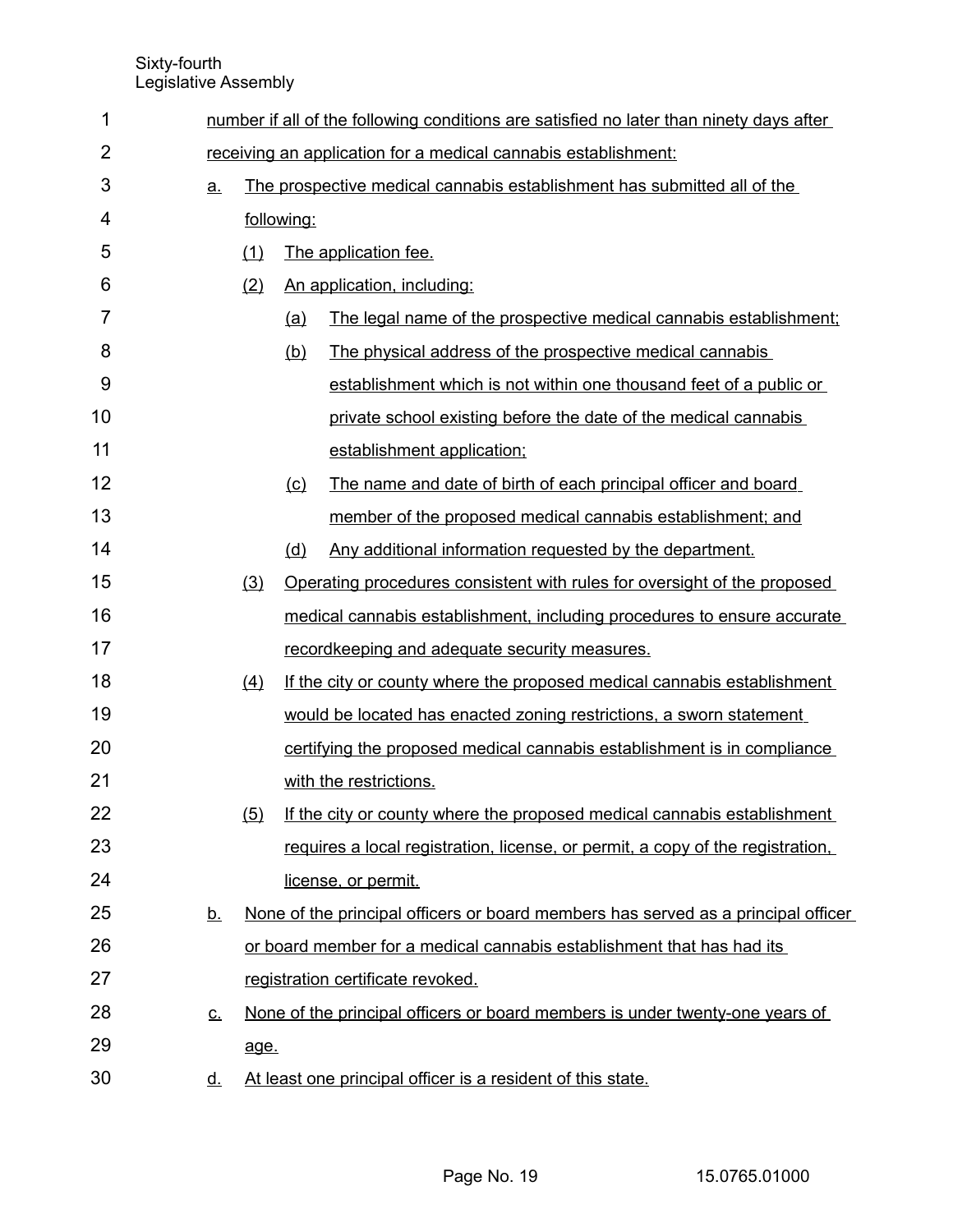| 1              | 2.             | If a local government has enacted a numerical limit on the number of medical             |
|----------------|----------------|------------------------------------------------------------------------------------------|
| $\overline{2}$ |                | cannabis establishments in the locality and a greater number of applicants seek          |
| 3              |                | registrations, the department shall solicit and consider input from the local government |
| 4              |                | as to its preference or preferences for registration.                                    |
| 5              | 3 <sub>1</sub> | The department shall issue a renewal registration certificate within ten days of receipt |
| 6              |                | of the prescribed renewal application and renewal fee from a medical cannabis            |
| 7              |                | establishment if the establishment's registration certificate is not under suspension    |
| 8              |                | and has not been revoked.                                                                |
| 9              |                | 19-24-13. Local ordinances.                                                              |
| 10             | 1.             | A local government may enact ordinances or regulations not in conflict with this         |
| 11             |                | chapter, or with regulations enacted pursuant to this chapter, governing the time.       |
| 12             |                | place, manner, and number of medical cannabis establishment operations in the            |
| 13             |                | locality. A local government may establish civil penalties for violation of an ordinance |
| 14             |                | or regulations governing the time, place, and manner of a medical cannabis               |
| 15             |                | establishment that may operate in that locality.                                         |
| 16             | 2.             | A local government may not prohibit dispensaries, either expressly or through the        |
| 17             |                | enactment of ordinances or regulations which make the dispensaries' operation            |
| 18             |                | impracticable in the jurisdiction.                                                       |
| 19             | 3 <sub>1</sub> | Local government may require medical cannabis establishments to obtain a local           |
| 20             |                | license, permit, or registration to operate, and may charge a reasonable fee for the     |
| 21             |                | local license, permit, or registration.                                                  |
| 22             |                | 19-24-14. Requirements - Prohibitions - Penalties.                                       |
| 23             | 1.             | Medical cannabis establishments shall conduct a criminal history record check of         |
| 24             |                | every individual seeking to become a principal officer, board member, agent, volunteer,  |
| 25             |                | or employee before the individual begins working at the medical cannabis                 |
| 26             |                | establishment.                                                                           |
| 27             | 2.             | A medical cannabis establishment may not employ any individual who:                      |
| 28             |                | Was convicted of a disqualifying felony offense; or<br><u>a.</u>                         |
| 29             |                | Is under twenty-one years of age.<br><u>b.</u>                                           |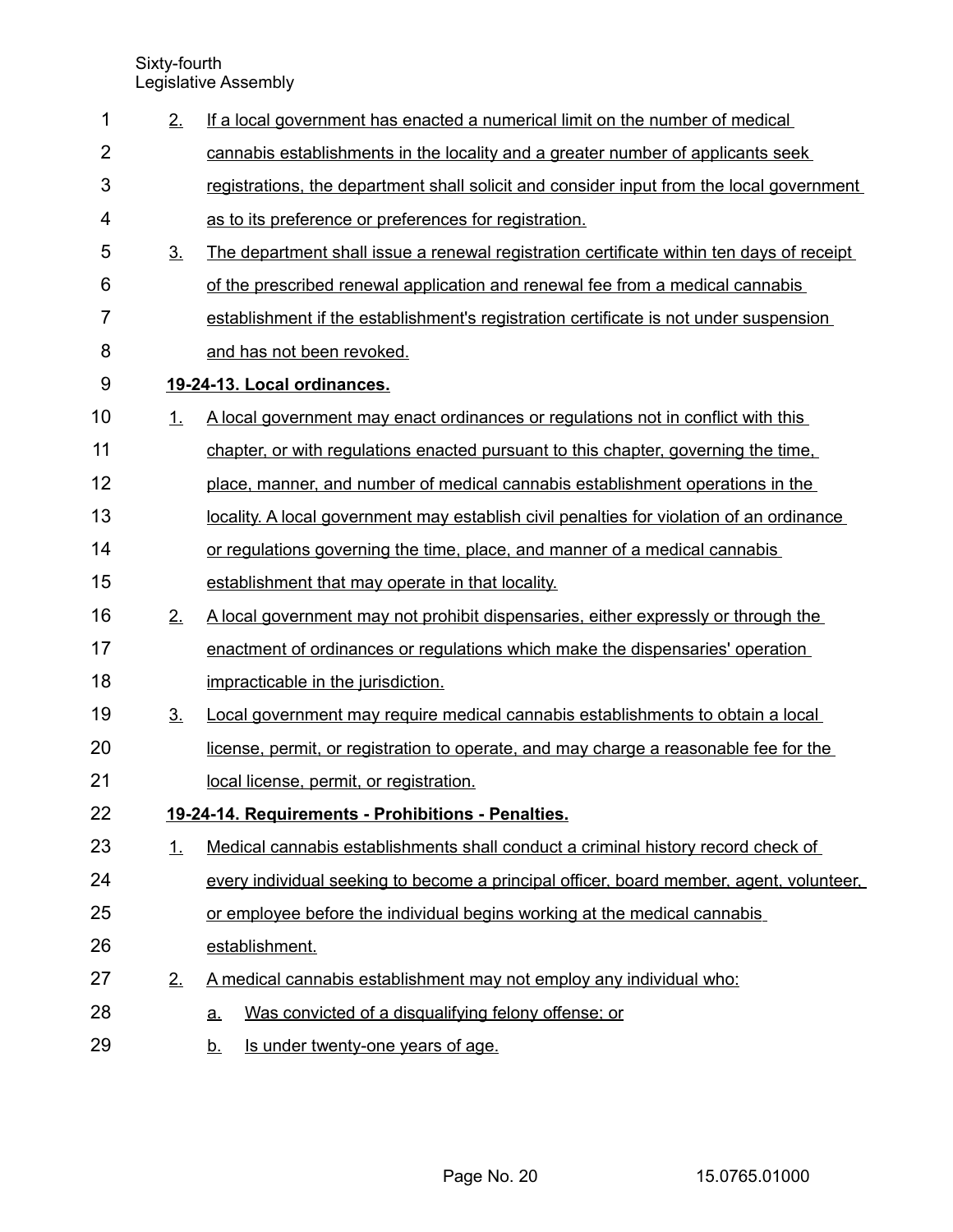| 1              | 3 <sub>1</sub>    | The operating documents of a medical cannabis establishment must include                         |
|----------------|-------------------|--------------------------------------------------------------------------------------------------|
| $\overline{2}$ |                   | procedures for the oversight of the medical cannabis establishment and procedures to             |
| 3              |                   | ensure accurate recordkeeping.                                                                   |
| 4              | 4.                | A medical cannabis establishment shall implement appropriate security measures                   |
| 5              |                   | designed to deter and prevent the theft of cannabis and unauthorized entrance into               |
| 6              |                   | areas containing cannabis.                                                                       |
| $\overline{7}$ | 5 <sub>1</sub>    | All cultivation, harvesting, manufacture, and packaging of cannabis must take place in           |
| 8              |                   | a secure facility at a physical address provided to the department during the                    |
| 9              |                   | registration process. The secure facility may be accessible only by agents of the                |
| 10             |                   | medical cannabis establishment, emergency personnel, and adults who are                          |
| 11             |                   | twenty-one years and older and who are accompanied by medical cannabis                           |
| 12             |                   | establishment agents.                                                                            |
| 13             | 6.                | A medical cannabis establishment other than a cannabis product manufacturer may                  |
| 14             |                   | not produce cannabis concentrates, cannabis extractions, or other cannabis products.             |
| 15             | $\mathcal{I}_{-}$ | A medical cannabis establishment may not share office space with or refer patients to            |
| 16             |                   | a practitioner.                                                                                  |
| 17             | <u>8.</u>         | A medical cannabis establishment may not permit any individual to consume cannabis               |
| 18             |                   | on the property of a medical cannabis establishment.                                             |
| 19             | 9.                | Medical cannabis establishments are subject to inspection by the department during               |
| 20             |                   | business hours.                                                                                  |
| 21             | <u>10.</u>        | Before cannabis may be dispensed to a cardholder or nonresident cardholder, a                    |
| 22             |                   | dispensary agent shall:                                                                          |
| 23             |                   | Make a diligent effort to verify the registry identification card or registration<br><u>a.</u>   |
| 24             |                   | presented to the dispensary is valid;                                                            |
| 25             |                   | Make a diligent effort to verify the individual presenting the documentation is the<br><u>b.</u> |
| 26             |                   | individual identified on the document presented to the dispensary agent;                         |
| 27             |                   | Not believe that the amount dispensed would cause the individual to possess<br><u>c.</u>         |
| 28             |                   | more than the allowable amount of cannabis; and                                                  |
| 29             |                   | Make a diligent effort to verify the dispensary is the current dispensary that was<br><u>d.</u>  |
| 30             |                   | designated by the cardholder or nonresident cardholder.                                          |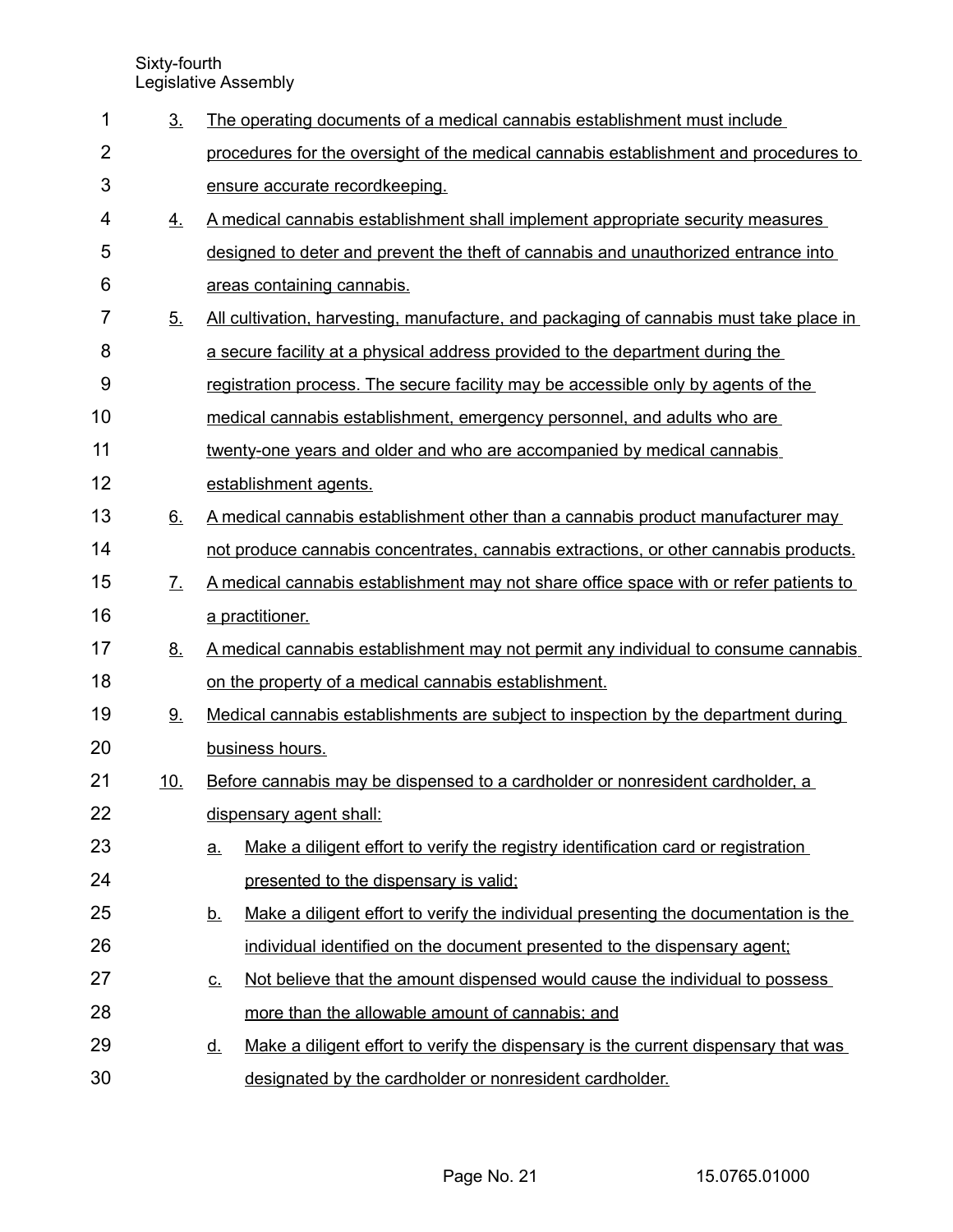| 1              | <u>11.</u>     |           | A dispensary may not dispense more than two and one-half ounces of cannabis to a            |
|----------------|----------------|-----------|---------------------------------------------------------------------------------------------|
| $\overline{2}$ |                |           | nonresident cardholder or a registered qualifying patient, directly or via a designated     |
| 3              |                |           | caregiver, in any fourteen-day period. Dispensaries shall ensure compliance with this       |
| 4              |                |           | limitation by maintaining internal confidential records that include records specifying     |
| 5              |                |           | how much cannabis is being dispensed to the nonresident cardholder or registered            |
| 6              |                |           | qualifying patient and whether it was dispensed directly to a registered qualifying         |
| 7              |                |           | patient or to the designated caregiver.                                                     |
| 8              |                |           | 19-24-15. Department regulations.                                                           |
| $9\,$          |                |           | The health council shall adopt rules no later than one hundred twenty days after the        |
| 10             |                |           | effective date of this Act:                                                                 |
| 11             | 1              |           | Governing the manner in which the department will consider petitions from the public        |
| 12             |                |           | to add debilitating medical conditions or treatments to the list of debilitating medical    |
| 13             |                |           | conditions set forth in this chapter, including public notice of and an opportunity to      |
| 14             |                |           | comment in public hearings on the petitions;                                                |
| 15             | 2.             |           | <b>Establishing the form and content of registration and renewal applications submitted</b> |
| 16             |                |           | under this chapter;                                                                         |
| 17             | 3 <sub>1</sub> |           | <b>Establishing a system to numerically score competing medical cannabis establishment</b>  |
| 18             |                |           | applicants, in cases in which more applicants apply than are allowed by the local           |
| 19             |                |           | government, which must include analysis of:                                                 |
| 20             |                | a.        | The preference of the local government;                                                     |
| 21             |                | <u>b.</u> | In the case of dispensaries, the suitability of the proposed location and the               |
| 22             |                |           | proposed location's accessibility for patients;                                             |
| 23             |                | <u>c.</u> | The character, veracity, background, qualifications, and relevant experience of             |
| 24             |                |           | principal officers and board members; and                                                   |
| 25             |                | <u>d.</u> | The business plan proposed by the applicant, which in the case of cultivation               |
| 26             |                |           | facilities and dispensaries, must include the ability to maintain an adequate               |
| 27             |                |           | supply of cannabis, plans to ensure safety and security of patrons and the                  |
| 28             |                |           | community, procedures to be used to prevent diversion, and any plan for making              |
| 29             |                |           | cannabis available to low-income registered qualifying patients.                            |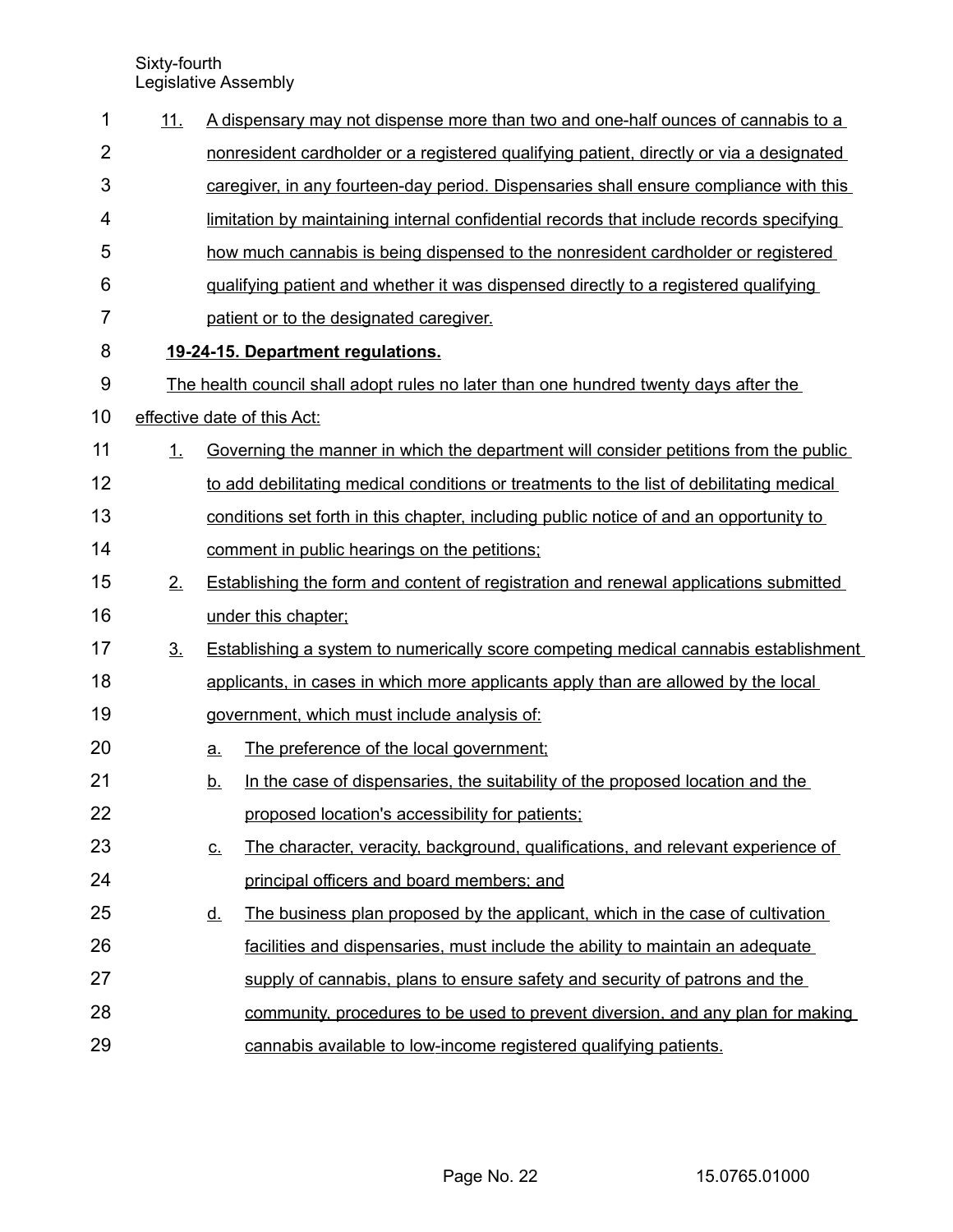| 1              | 4.        |           | Governing the manner in which it will consider applications for and renewals of registry      |
|----------------|-----------|-----------|-----------------------------------------------------------------------------------------------|
| $\overline{2}$ |           |           | identification cards, which may include creating a standardized written certification         |
| 3              |           | form;     |                                                                                               |
| 4              | 5.        |           | <u>Governing medical cannabis establishments with the goals of ensuring the health and</u>    |
| 5              |           |           | safety of qualifying patients and preventing diversion and theft without imposing an          |
| 6              |           |           | undue burden or compromising the confidentiality of cardholders, including:                   |
| 7              |           | <u>a.</u> | Oversight requirements;                                                                       |
| 8              |           | <u>b.</u> | Recordkeeping requirements;                                                                   |
| 9              |           | <u>c.</u> | Security requirements, including lighting, physical security, and alarm                       |
| 10             |           |           | requirements;                                                                                 |
| 11             |           | <u>d.</u> | Health and safety regulations, including restrictions on the use of pesticides that           |
| 12             |           |           | are injurious to human health;                                                                |
| 13             |           | <u>e.</u> | Standards for the manufacture of cannabis products and both the indoor and                    |
| 14             |           |           | outdoor cultivation of cannabis by cultivation facilities;                                    |
| 15             |           | f.        | Requirements for the transportation and storage of cannabis by medical cannabis               |
| 16             |           |           | establishments;                                                                               |
| 17             |           | g.        | <b>Employment and training requirements, including requiring each medical</b>                 |
| 18             |           |           | cannabis establishment to create an identification badge for each agent;                      |
| 19             |           | <u>h.</u> | Standards for the safe manufacture of cannabis products, including extracts and               |
| 20             |           |           | concentrates;                                                                                 |
| 21             |           | Ĺ.        | Restrictions on the advertising, signage, and display of medical cannabis;                    |
| 22             |           |           | however the restrictions may not prevent appropriate signs on the property of a               |
| 23             |           |           | dispensary, listings in business directories including phone books, listings in               |
| 24             |           |           | marijuana-related or medical publications, or the sponsorship of health or                    |
| 25             |           |           | not-for-profit charity or advocacy events;                                                    |
| 26             |           | į.        | Requirements and procedures for the safe and accurate packaging and labeling                  |
| 27             |           |           | of medical cannabis; and                                                                      |
| 28             |           | <u>k.</u> | Certification standards for testing facilities, including requirements for equipment          |
| 29             |           |           | and qualifications for personnel.                                                             |
| 30             | <u>6.</u> |           | <b>Establishing procedures for suspending or terminating the registration certificates or</b> |
| 31             |           |           | registry identification cards of cardholders and medical cannabis establishments that         |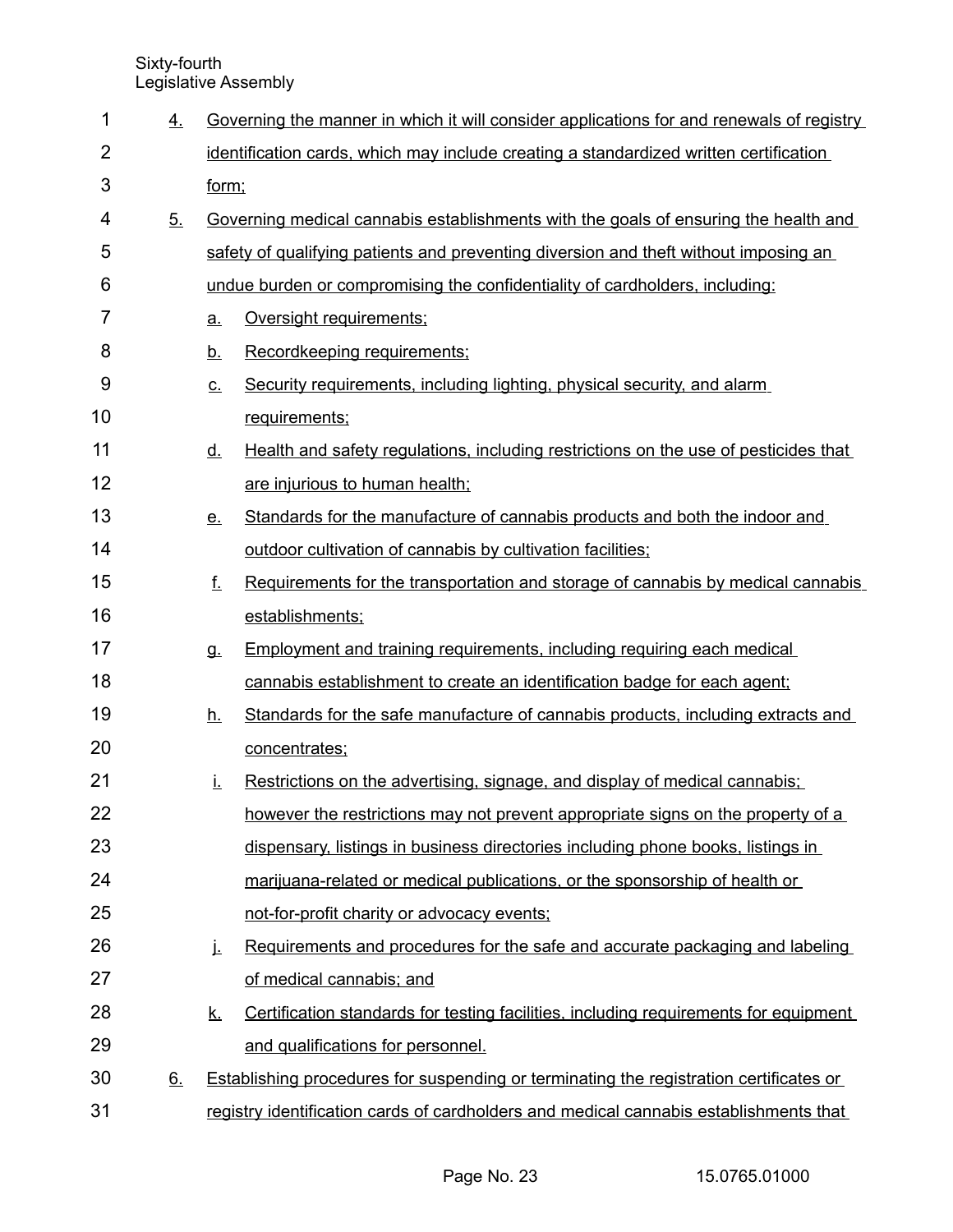| 1              |                             |           | commit multiple or serious violations of the provisions of this chapter or the regulations    |
|----------------|-----------------------------|-----------|-----------------------------------------------------------------------------------------------|
| $\overline{2}$ |                             |           | adopted under this section;                                                                   |
| 3              | $\underline{\mathcal{I}}$ . |           | Establishing labeling requirements for cannabis and cannabis products, including              |
| 4              |                             |           | requiring cannabis products' labels to include the following:                                 |
| 5              |                             | a.        | The length of time it typically takes for a product to take effect:                           |
| 6              |                             | <u>b.</u> | Disclosure of the ingredients and possible allergens;                                         |
| 7              |                             | <u>c.</u> | A nutritional fact panel; and                                                                 |
| 8              |                             | <u>d.</u> | In the case of edible cannabis, products be clearly identifiable, when practicable,           |
| 9              |                             |           | with a standard symbol indicating the product contains cannabis.                              |
| 10             | 8.                          |           | Procedures for the registration of nonresident cardholders and cardholder's                   |
| 11             |                             |           | designation of no more than two dispensaries which must require the submission of:            |
| 12             |                             | a.        | A practitioner's statement confirming the patient has a debilitating medical                  |
| 13             |                             |           | condition; and                                                                                |
| 14             |                             | <u>b.</u> | Documentation demonstrating the nonresident cardholder is allowed to possess                  |
| 15             |                             |           | cannabis or cannabis preparations in the jurisdiction where the cardholder                    |
| 16             |                             |           | resides.                                                                                      |
| 17             | $9$ .                       |           | <b>Establishing the amount of cannabis products, including the amount of concentrated</b>     |
| 18             |                             |           | cannabis, each cardholder and nonresident cardholder is allowed to possess.                   |
| 19             | <u>10.</u>                  |           | <b>Establishing reasonable application and renewal fees for registry identification cards</b> |
| 20             |                             |           | and registration certificates, according to the following:                                    |
| 21             |                             | <u>a.</u> | Application fees for medical cannabis establishments may not exceed five                      |
| 22             |                             |           | thousand dollars, with this upper limit adjusted annually for inflation;                      |
| 23             |                             | <u>b.</u> | The total fees collected must generate revenues sufficient to offset all expenses             |
| 24             |                             |           | of implementing and administering this chapter;                                               |
| 25             |                             | <u>c.</u> | The department may establish a sliding scale of patient application and renewal               |
| 26             |                             |           | fees based upon a qualifying patient's household income;                                      |
| 27             |                             | <u>d.</u> | The fees charged to qualifying patients, nonresident cardholders, and caregivers              |
| 28             |                             |           | may not be more than the costs of processing the qualified patients applications              |
| 29             |                             |           | and issuing a registry identification card or registration; and                               |
| 30             |                             | <u>e.</u> | The department may accept donations from private sources to reduce application                |
| 31             |                             |           | and renewal fees.                                                                             |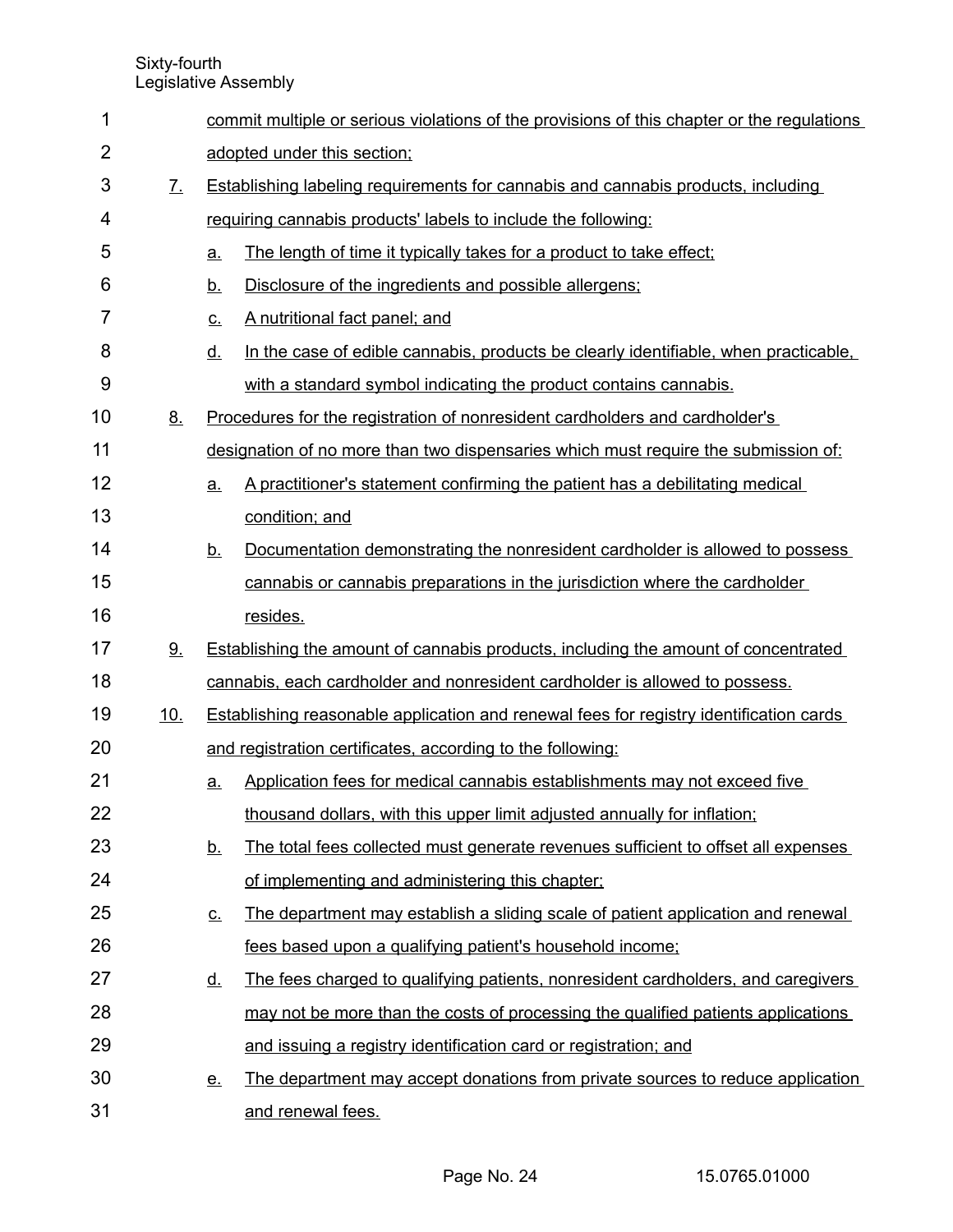## **19 - 24 - 16. Penalties.** 1

| $\overline{2}$ | 1.                | A cardholder or medical cannabis establishment that willfully fails to provide a notice    |
|----------------|-------------------|--------------------------------------------------------------------------------------------|
| 3              |                   | required by section 19-24-10 is guilty of a civil infraction, punishable by a fine of no   |
| 4              |                   | more than one hundred fifty dollars.                                                       |
| 5              | 2.                | In addition to any other penalty applicable by law, a medical cannabis establishment or    |
| 6              |                   | an agent of a medical cannabis establishment which intentionally sells or otherwise        |
| $\overline{7}$ |                   | transfers cannabis in exchange for anything of value to a person other than a              |
| 8              |                   | cardholder, a nonresident cardholder, or to a medical cannabis establishment or the        |
| 9              |                   | medical cannabis establishment's agent is guilty of a class C felony. A person             |
| 10             |                   | convicted under this subsection may not continue to be affiliated with the medical         |
| 11             |                   | cannabis establishment and is disqualified from further participation under this chapter.  |
| 12             | $\underline{3}$ . | In addition to any other penalty applicable in law, a cardholder or nonresident            |
| 13             |                   | cardholder who intentionally sells or otherwise transfers cannabis in exchange for         |
| 14             |                   | anything of value to a person other than a cardholder, a nonresident cardholder, or a      |
| 15             |                   | medical cannabis establishment or a medical cannabis establishment's agent is quilty       |
| 16             |                   | of a class C felony.                                                                       |
| 17             | 4.                | An individual who intentionally makes a false statement to a law enforcement official      |
| 18             |                   | about any fact or circumstance relating to the medical use of cannabis to avoid arrest     |
| 19             |                   | or prosecution is guilty of a class B misdemeanor. This penalty is in addition to any      |
| 20             |                   | other penalties that may apply for making a false statement or for the possession.         |
| 21             |                   | cultivation, or sale of cannabis not protected by this chapter. If an individual convicted |
| 22             |                   | of violating this section is a cardholder, the individual is disqualified from further     |
| 23             |                   | participation under this chapter.                                                          |
| 24             | 5.                | A person that knowingly submits false records or documentation required by the             |
| 25             |                   | department to certify a medical cannabis establishment under this chapter is quilty of a   |
| 26             |                   | class C felony.                                                                            |
| 27             | <u>6.</u>         | A practitioner who knowingly refers patients to a medical cannabis establishment or to     |
| 28             |                   | a designated caregiver, who advertises in a medical cannabis establishment, or who         |
| 29             |                   | issues written certifications while holding a financial interest in a medical cannabis     |
| 30             |                   | establishment must be fined up to one thousand dollars.                                    |

Page No. 25 15.0765.01000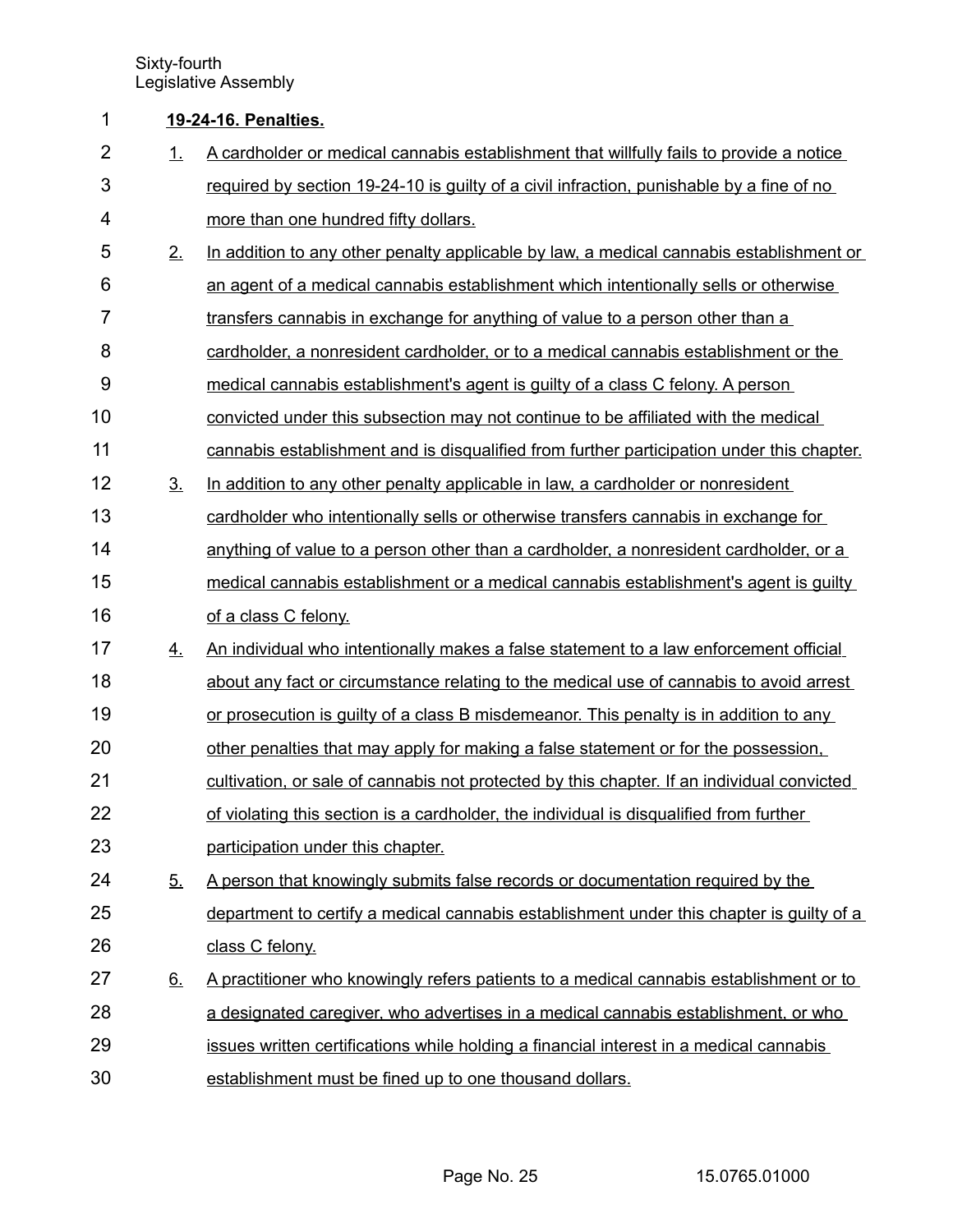| 1              | $\mathcal{I}_{\cdot}$ | It is a class B misdemeanor for any person, including an employee or official of the     |
|----------------|-----------------------|------------------------------------------------------------------------------------------|
| $\overline{2}$ |                       | department or another state agency or local government, to breach the confidentiality    |
| 3              |                       | of information obtained pursuant to this chapter.                                        |
| 4              | <u>8.</u>             | A medical cannabis establishment is subject to a fine of up to one thousand dollars for  |
| 5              |                       | any violation of this chapter, or the rules issued under this chapter if no penalty has  |
| 6              |                       | been specified. This penalty is in addition to any other penalties applicable by law.    |
| 7              |                       | 19-24-17. Suspension - Revocation.                                                       |
| 8              | 1.                    | The department may on its own motion or on complaint, after investigation and            |
| 9              |                       | opportunity for a public hearing at which the medical cannabis establishment has been    |
| 10             |                       | afforded an opportunity to be heard, suspend or revoke a registration certificate for    |
| 11             |                       | multiple negligent or knowing violations or for a serious and knowing violation by the   |
| 12             |                       | registrant or any of the registrant's agents of this chapter or any rules under this     |
| 13             |                       | chapter.                                                                                 |
| 14             | 2 <sub>1</sub>        | The department shall provide notice of suspension, revocation, fine, or other sanction,  |
| 15             |                       | as well as the required notice of the hearing, in writing to the medical cannabis        |
| 16             |                       | establishment at the address on the registration certificate. A suspension may not be    |
| 17             |                       | for a period longer than six months.                                                     |
| 18             | 3 <sub>1</sub>        | A medical cannabis establishment may continue to possess cannabis during a               |
| 19             |                       | suspension but that establishment may not dispense, transfer, or sell cannabis during    |
| 20             |                       | the suspension. A cultivation facility may continue to cultivate and possess cannabis    |
| 21             |                       | plants during a suspension, but that cultivation facility may not dispense, transfer, or |
| 22             |                       | sell cannabis during the suspension.                                                     |
| 23             | 4.                    | The department immediately shall revoke the registry identification card of any          |
| 24             |                       | cardholder who sells cannabis to an individual who is not allowed to possess cannabis    |
| 25             |                       | for medical purposes under this chapter, and the cardholder is disqualified from further |
| 26             |                       | participation under this chapter.                                                        |
| 27             | 5.                    | The department may revoke the registry identification card of any cardholder who         |
| 28             |                       | knowingly commits multiple unintentional violations or a serious knowing violation of    |
| 29             |                       | this chapter.                                                                            |
| 30             | <u>6.</u>             | Revocation is a final decision of the department and is subject to judicial review.      |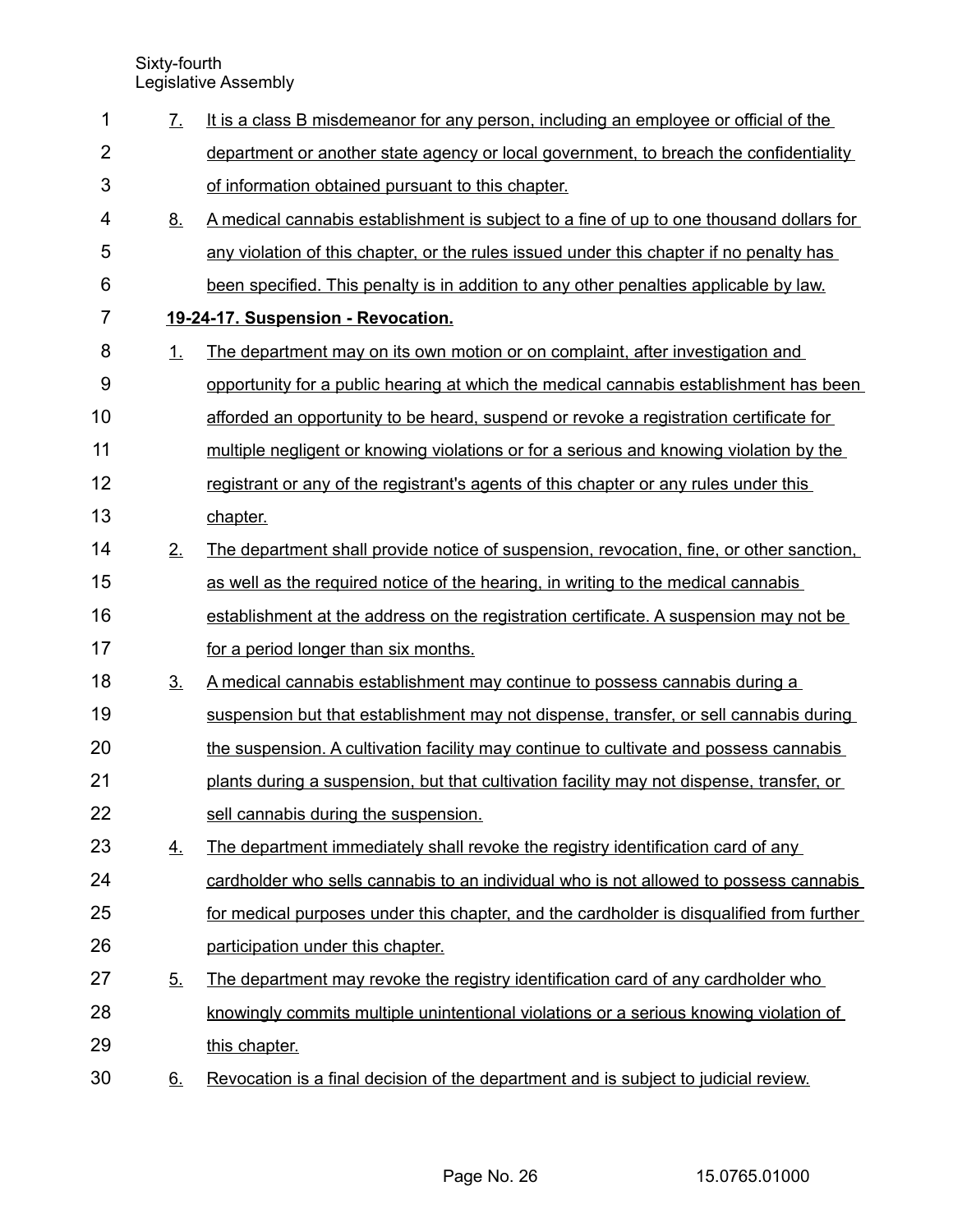### **19 - 24 - 18. Confidentiality.** 1

| $\overline{2}$ | 1.             | Data in registration applications and supporting data submitted by qualifying patients.           |
|----------------|----------------|---------------------------------------------------------------------------------------------------|
| 3              |                | designated caregivers, nonresident cardholders, and medical cannabis                              |
| 4              |                | establishments, including data on designated caregivers and practitioners, are private            |
| 5              |                | data on individuals that is confidential and exempt from section 44-04-18.                        |
| 6              | 2.             | Data kept or maintained by the department may not be used for any purpose not                     |
| $\overline{7}$ |                | provided for in this chapter and may not be combined or linked in any manner with any             |
| 8              |                | other list or database.                                                                           |
| 9              | 3 <sub>1</sub> | Data kept or maintained by the department may be disclosed as necessary for:                      |
| 10             |                | The verification of registration certificates and registry identification cards;<br>a.            |
| 11             |                | <u>b.</u><br>Submission of the annual report;                                                     |
| 12             |                | Notification of state or local law enforcement of apparent criminal violations of<br><u>c.</u>    |
| 13             |                | this chapter;                                                                                     |
| 14             |                | Notification of state and local law enforcement about falsified or fraudulent<br><u>d.</u>        |
| 15             |                | information submitted for purposes of obtaining or renewing a registry                            |
| 16             |                | identification card; or                                                                           |
| 17             |                | Notification of the state board of medical examiners if there is reason to believe a<br><u>e.</u> |
| 18             |                | practitioner provided a written certification, if the department has reason to                    |
| 19             |                | believe the practitioner otherwise violated the standard of care for evaluating                   |
| 20             |                | medical conditions.                                                                               |
| 21             | 4.             | Any information kept or maintained by a medical cannabis establishment must identify              |
| 22             |                | cardholders by the cardholders' registry identification numbers and must not contain              |
| 23             |                | names or other personally identifying information.                                                |
| 24             | <u>5.</u>      | At the cardholder's request, the department may confirm the cardholder's status as a              |
| 25             |                | registered qualifying patient or a registered designated caregiver to a third party, such         |
| 26             |                | as a landlord, school, medical professional, or court.                                            |
| 27             | 6.             | Any department hard drive or other data-recording media that are no longer in use and             |
| 28             |                | which contain cardholder information must be destroyed.                                           |
| 29             |                | 19-24-19. Business deductions.                                                                    |
| 30             |                | Notwithstanding any federal tax law to the contrary, in computing net income for a medical        |
| 31             |                | cannabis establishment, there must be allowed as a deduction from state taxes all the ordinary    |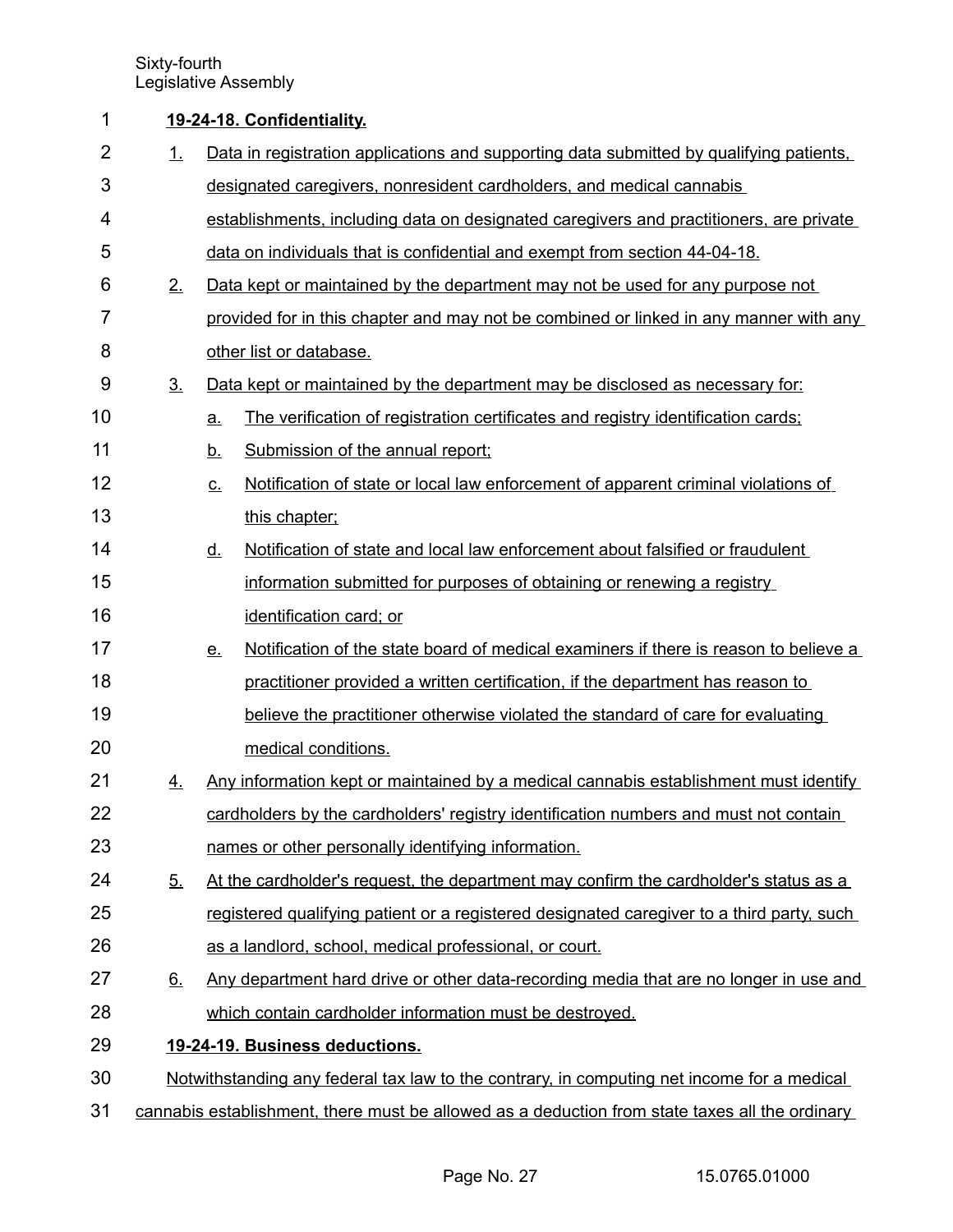|  | and necessary expenses paid or incurred during the taxable year in carrying on a trade or |  |  |
|--|-------------------------------------------------------------------------------------------|--|--|
|  |                                                                                           |  |  |

business as a medical cannabis establishment, including reasonable allowance for salaries or 2

other compensation for personal services actually rendered. 3

| 4  |    |           | 19-24-20. Advisory committee.                                                              |
|----|----|-----------|--------------------------------------------------------------------------------------------|
| 5  | 1. |           | A nine-member oversight committee is composed of: one member of the house of               |
| 6  |    |           | representatives selected by the house majority leader; one representative of the           |
| 7  |    |           | department selected by the state health officer; one member of the senate selected by      |
| 8  |    |           | the senate majority leader; and the following selected by the state health officer: one    |
| 9  |    |           | practitioner with experience in medical cannabis issues; one nurse; one board              |
| 10 |    |           | member or principal officer of a cannabis testing facility; one individual with experience |
| 11 |    |           | in policy development or implementation in the field of medical cannabis; and three        |
| 12 |    |           | qualifying patients.                                                                       |
| 13 | 2. |           | The oversight committee shall meet at least two times per year for the purpose of          |
| 14 |    |           | evaluating and making recommendations to the legislative assembly and the                  |
| 15 |    |           | department regarding:                                                                      |
| 16 |    | a.        | The ability of qualifying patients in all areas of the state to obtain timely access to    |
| 17 |    |           | high-quality medical cannabis:                                                             |
| 18 |    | <u>b.</u> | The effectiveness of the dispensaries and cultivation facilities, individually and         |
| 19 |    |           | together, in serving the needs of qualifying patients, including the provision of          |
| 20 |    |           | educational and support services by dispensaries, the reasonableness of the                |
| 21 |    |           | dispensaries' and facilities' prices, whether the dispensaries and facilities are          |
| 22 |    |           | generating any complaints or security problems, and the sufficiency of the                 |
| 23 |    |           | number operating to serve the state's registered qualifying patients;                      |
| 24 |    | <u>c.</u> | The effectiveness of the cannabis testing facilities, including whether a sufficient       |
| 25 |    |           | number are operating;                                                                      |
| 26 |    | <u>d.</u> | The sufficiency of the regulatory and security safeguards contained in this                |
| 27 |    |           | chapter and adopted by the department to ensure access to and use of cannabis              |
| 28 |    |           | cultivated is provided only to cardholders;                                                |
| 29 |    | <u>e.</u> | Any recommended additions or revisions to the department requlations or this               |
| 30 |    |           | chapter, including relating to security, safe handling, labeling, and nomenclature;        |
| 31 |    |           | and                                                                                        |